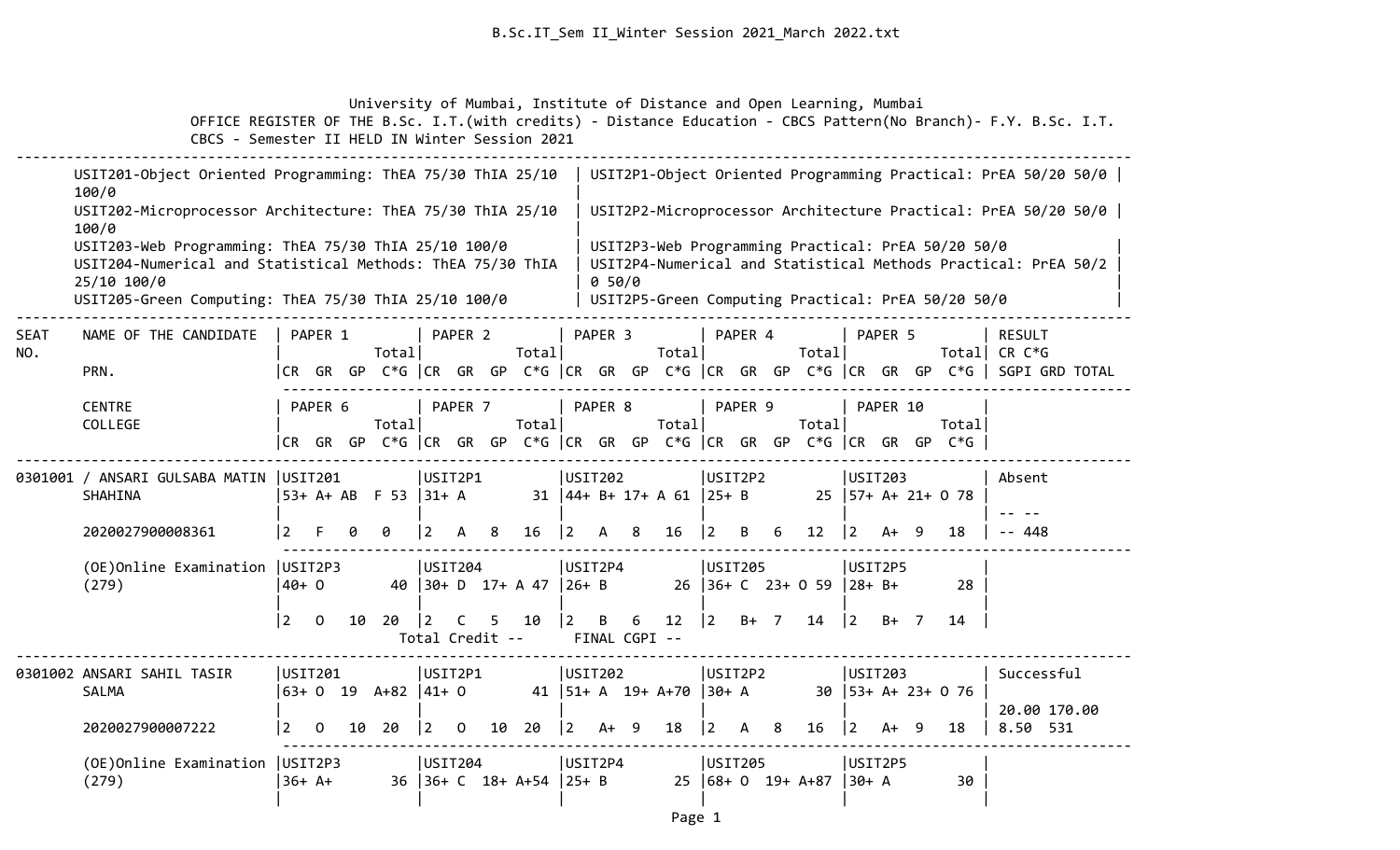|                                         |                                                                                                                                                                                                                                                                                                                                                                |                                   |      |               |                                                                       |   | B.Sc.IT_Sem II_Winter Session 2021_March 2022.txt |                                       |                |           |             |             |     |                      |                                 |                                           |           |    |                                                    |   |                                                                |      |
|-----------------------------------------|----------------------------------------------------------------------------------------------------------------------------------------------------------------------------------------------------------------------------------------------------------------------------------------------------------------------------------------------------------------|-----------------------------------|------|---------------|-----------------------------------------------------------------------|---|---------------------------------------------------|---------------------------------------|----------------|-----------|-------------|-------------|-----|----------------------|---------------------------------|-------------------------------------------|-----------|----|----------------------------------------------------|---|----------------------------------------------------------------|------|
|                                         |                                                                                                                                                                                                                                                                                                                                                                | $ 2\rangle$                       | A+ 9 | $18 \mid 2$   | Total Credit 20.00 FINAL CGPI --                                      |   | B 6 12   2 B 6 12   2 0 10 20   2                 |                                       |                |           |             |             |     |                      |                                 |                                           |           |    | A 8 16                                             |   |                                                                |      |
| 0301003 GARDI AKASH RAJENDRA<br>RAJSHRI |                                                                                                                                                                                                                                                                                                                                                                | USIT201<br>$56+ A+ 12$ C 68 21+ D |      |               | USIT2P1                                                               |   |                                                   | USIT202<br>21   65+ 0 22 0 87   25+ B |                |           |             | USIT2P2     |     |                      |                                 |                                           | USIT203   |    | $25   63 + 0 21 + 0 84$                            |   | Successful                                                     |      |
|                                         | 2020027900047811                                                                                                                                                                                                                                                                                                                                               | $\overline{2}$<br>A               | 8    | 16            | $ 2\rangle$<br>D                                                      | 4 | 8                                                 | $ 2\rangle$                           | $\overline{O}$ | 10 20     |             | $ 2\rangle$ |     | B 6                  | 12                              | $ 2\rangle$                               | 0         | 10 | -20                                                |   | 20.00 144.00<br>7.20 485                                       |      |
| (279)                                   | (OE) Online Examination   USIT2P3                                                                                                                                                                                                                                                                                                                              | 31+ A                             |      |               | USIT204<br>$31 \mid 41 + B$ 15+ A 56 23+ C                            |   |                                                   | USIT2P4                               |                |           |             | USIT205     |     |                      | 23 $ 41 + B$ 23+ 0 64 $ 26 + B$ | USIT2P5                                   |           |    | 26                                                 |   |                                                                |      |
|                                         |                                                                                                                                                                                                                                                                                                                                                                | $\vert$ 2<br>A                    | - 8  | $16 \quad  2$ | Total Credit 20.00 FINAL CGPI --                                      |   | $B+ 7 14$  2                                      |                                       | $\overline{C}$ |           | 5 10        | $\vert$ 2   | A 8 |                      | 16                              | $\begin{vmatrix} 2 & B & 6 \end{vmatrix}$ |           |    | 12                                                 |   |                                                                |      |
|                                         | / FEMALE, # - 0.229A ,@ - 0.5042A/0.5043A/0.5044A, * - 5045A, RR-RESERVED, --:Fails in Theory/Practical, RCC - 0.5050, AB - ABSENT<br>RPV - PROVISIONAL Eligible, NULL-NULL & VOID, G:Grade C*G:Gradepoints C:credits CP:credit points äC:sum of credit points<br>äCG /äC äCG:sum of product of credits & grades, Internal Marks are Provisional as per R.8668 |                                   |      |               |                                                                       |   |                                                   |                                       |                |           |             |             |     |                      |                                 |                                           |           |    |                                                    |   |                                                                | GPA: |
| MARKS                                   | : 80 to 100                                                                                                                                                                                                                                                                                                                                                    | 70 to 79.99                       |      |               | 60 to 69.99                                                           |   | 55 to 59.99                                       |                                       |                |           | 50 to 54.99 |             |     |                      | 45 to 49.99                     |                                           |           |    | 40 to 44.99                                        |   | 0 to 39.99                                                     |      |
| GRADE<br>GRADE POINT : 10.00            | : 0                                                                                                                                                                                                                                                                                                                                                            | A+<br>9.00                        |      | A<br>8.00     |                                                                       |   | B+<br>7.00                                        |                                       |                | B<br>6.00 |             |             |     | $\mathsf{C}$<br>5.00 |                                 |                                           | D<br>4.00 |    |                                                    | F | 0.00                                                           |      |
| 23/5/2022                               |                                                                                                                                                                                                                                                                                                                                                                |                                   |      |               |                                                                       |   |                                                   |                                       |                |           |             |             |     |                      |                                 |                                           |           |    |                                                    |   | Page No.1                                                      |      |
|                                         | OFFICE REGISTER OF THE B.Sc. I.T. (with credits) - Distance Education - CBCS Pattern (No Branch) - F.Y. B.Sc. I.T.<br>CBCS - Semester II HELD IN Winter Session 2021                                                                                                                                                                                           |                                   |      |               | University of Mumbai, Institute of Distance and Open Learning, Mumbai |   |                                                   |                                       |                |           |             |             |     |                      |                                 |                                           |           |    |                                                    |   |                                                                |      |
|                                         | USIT201-Object Oriented Programming: ThEA 75/30 ThIA 25/10                                                                                                                                                                                                                                                                                                     |                                   |      |               |                                                                       |   |                                                   |                                       |                |           |             |             |     |                      |                                 |                                           |           |    |                                                    |   | USIT2P1-Object Oriented Programming Practical: PrEA 50/20 50/0 |      |
| 100/0<br>100/0                          | USIT202-Microprocessor Architecture: ThEA 75/30 ThIA 25/10                                                                                                                                                                                                                                                                                                     |                                   |      |               |                                                                       |   |                                                   |                                       |                |           |             |             |     |                      |                                 |                                           |           |    |                                                    |   | USIT2P2-Microprocessor Architecture Practical: PrEA 50/20 50/0 |      |
| 25/10 100/0                             | USIT203-Web Programming: ThEA 75/30 ThIA 25/10 100/0<br>USIT204-Numerical and Statistical Methods: ThEA 75/30 ThIA                                                                                                                                                                                                                                             |                                   |      |               |                                                                       |   |                                                   |                                       | 0 50/0         |           |             |             |     |                      |                                 |                                           |           |    | USIT2P3-Web Programming Practical: PrEA 50/20 50/0 |   | USIT2P4-Numerical and Statistical Methods Practical: PrEA 50/2 |      |

Page 2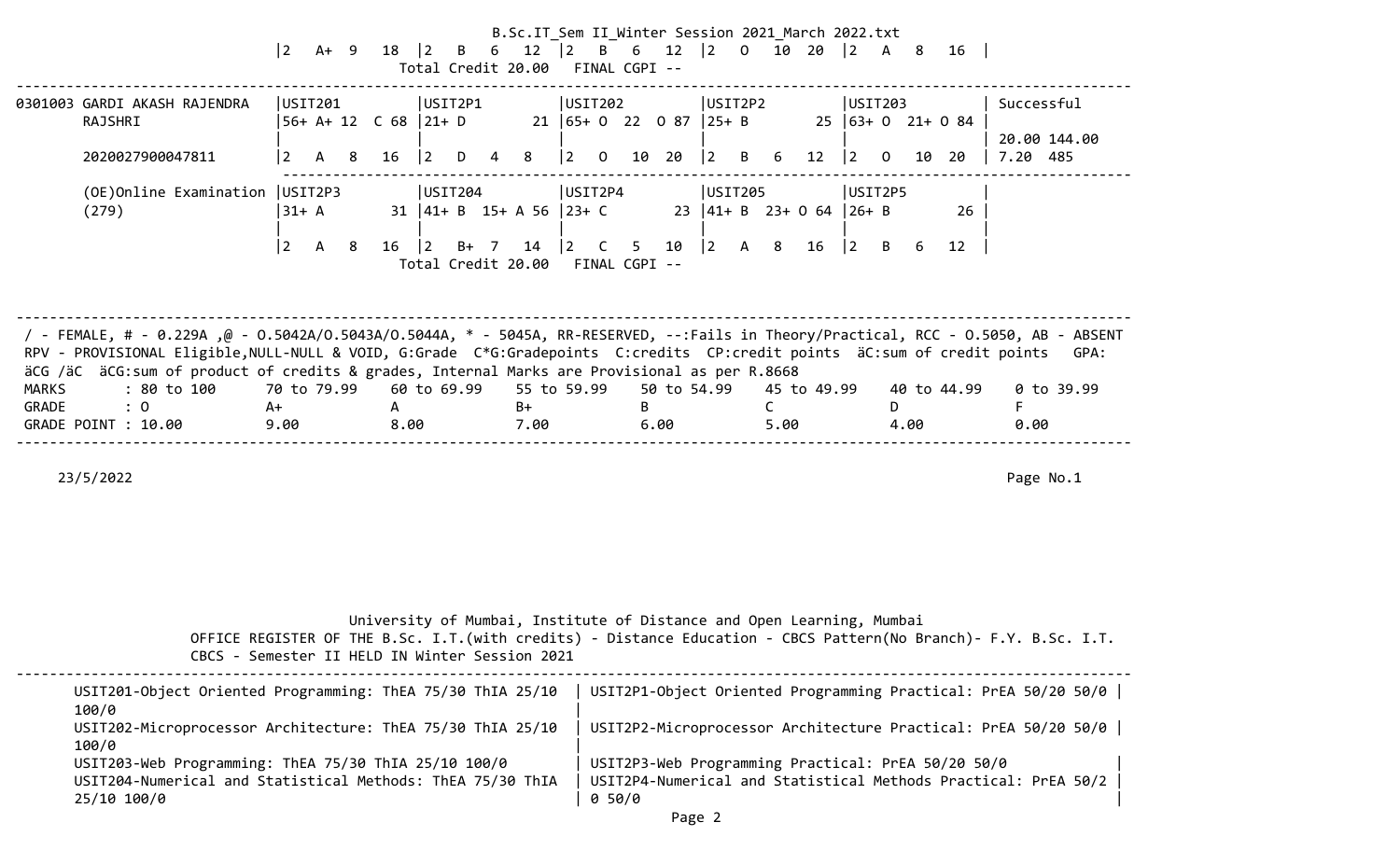|                    | USIT205-Green Computing: ThEA 75/30 ThIA 25/10 100/0   USIT2P5-Green Computing Practical: PrEA 50/20 50/0 |                 |              |     |                                         |                 |         |   |                                                       |                           |        |     | B.Sc.IT_Sem II_Winter Session 2021_March 2022.txt |                      |        |     |                              |                        |                |    |                                                                                |                                                                                                                           |
|--------------------|-----------------------------------------------------------------------------------------------------------|-----------------|--------------|-----|-----------------------------------------|-----------------|---------|---|-------------------------------------------------------|---------------------------|--------|-----|---------------------------------------------------|----------------------|--------|-----|------------------------------|------------------------|----------------|----|--------------------------------------------------------------------------------|---------------------------------------------------------------------------------------------------------------------------|
| <b>SEAT</b><br>NO. | NAME OF THE CANDIDATE<br>PRN.                                                                             |                 | PAPER 1      |     | Totall                                  |                 | PAPER 2 |   | Total                                                 | PAPER 3                   |        |     | Totall                                            | PAPER 4              |        |     | Total                        |                        | PAPER 5        |    |                                                                                | <b>RESULT</b><br>Total CR $C*G$<br> CR GR GP C*G  CR GR GP C*G  CR GR GP C*G  CR GR GP C*G  CR GR GP C*G   SGPI GRD TOTAL |
|                    | <b>CENTRE</b><br>COLLEGE                                                                                  |                 | PAPER 6      |     | Total                                   |                 | PAPER 7 |   | Total                                                 | PAPER 8                   |        |     | Total                                             | PAPER 9              |        |     | Total                        |                        | PAPER 10       |    | Total<br> CR GR GP C*G  CR GR GP C*G  CR GR GP C*G  CR GR GP C*G  CR GR GP C*G |                                                                                                                           |
|                    | 0301004 SHELADIYA PARTH HARESH   USIT201<br><b>DIMPLE</b>                                                 |                 |              |     | 59+ A+ AB F 59  20+ D                   | USIT2P1         |         |   |                                                       | USIT202                   |        |     | $20$  59+ A+ AB F 59  33+ A                       | USIT2P2              |        |     |                              | USIT203                |                |    | $33 \mid 57+ A+ AB + 57$                                                       | Unsuccessful Fail<br><b>RPV</b>                                                                                           |
|                    | 2020027900076114                                                                                          |                 |              |     | ø                                       | <u> 2</u>       | D       |   | 8                                                     |                           |        |     | 0                                                 | 2                    | A      | - 8 | 16                           | 2                      |                |    | 0                                                                              | $-- 401$                                                                                                                  |
|                    | (OE) Online Examination   USIT2P3<br>(279)                                                                | 27+ B           |              |     |                                         | USIT204         |         |   | 27 24F F 12+ C 36 35+ A+                              | USIT2P4                   |        |     |                                                   | USIT205              |        |     | 35   18F F 21+ 0 39          | USIT2P5<br>$ 36+ A+$   |                |    | 36                                                                             |                                                                                                                           |
|                    |                                                                                                           | 2               | B            | 6   | $12 \mid 2$                             |                 | F.      | 0 | - 0<br>Total Credit --                                | $ 2 \tA+ 9$               |        |     | 18<br>FINAL CGPI --                               | $\vert 2 \vert$ F    |        | 0   | 0                            | $ 2 \tA+ 9$            |                |    | 18                                                                             |                                                                                                                           |
|                    | 0301005 SURVE VAIBHAV VISHWAS<br><b>NEELA</b><br>2020027900038696                                         | USTI201<br>l 2. | $\mathbf 0$  | 10  | 65+ 0 19 A+84  22+ D<br>20              | USIT2P1<br> 2   | D       |   | 8                                                     | USIT202<br>$\overline{2}$ | $A+ 9$ |     | 22   56+ A+ 18+ A+74   35+ A+<br>18               | USIT2P2<br>$\vert$ 2 | $A+ 9$ |     | 18                           | USIT203<br>$ 2\rangle$ | $\Omega$       |    | $35$   59+ A+ 21+ 0 80<br>10 20                                                | Successful<br>20.00 158.00<br>7.90 509                                                                                    |
|                    | (OE) Online Examination   USIT2P3<br>(279)                                                                | $ 27+ B$        |              |     |                                         | USIT204         |         |   | $27 \mid 41 + B \mid 12 \mid C \mid 53 \mid 38 + A +$ | USIT2P4                   |        |     |                                                   | USIT205              |        |     | $38$  42+ B+ 12+ C 54  42+ 0 | USIT2P5                |                |    | 42                                                                             |                                                                                                                           |
|                    |                                                                                                           | 2               | -B           | -6  | 12                                      | 12              | B       | 6 | 12<br>Total Credit 20.00 FINAL CGPI --                | $ 2 \rangle$              | A+ 9   |     | 18                                                | 2                    | B 6    |     | 12                           | $ 2\rangle$            | $\overline{0}$ | 10 | -20                                                                            |                                                                                                                           |
|                    | 0301006 BANKAR JAY NARAYAN<br>MANGAL                                                                      | USTI201         |              |     | 45+ A 23E O 68  21+ D                   | USIT2P1         |         |   |                                                       | USIT202                   |        |     | 21   54+ A+ 21+ 0 75   36+ A+                     | USIT2P2              |        |     |                              | USIT203                |                |    | $36$   54+ A+ 22+ 0 76                                                         | Unsuccessful ATKT                                                                                                         |
|                    | 2020027900037534                                                                                          |                 |              |     | 16                                      | 2               | D       |   |                                                       | 2                         | A+     | - 9 | 18                                                | 12.                  | A+     | 9   | 18                           | 2                      | A+             |    | 18                                                                             | 447                                                                                                                       |
|                    | (OE) Online Examination   USIT2P3<br>(279)                                                                | 23+ C           |              |     |                                         | USTI204         |         |   | 23 39+ B 17+ A 56 35+ A+                              | USIT2P4                   |        |     |                                                   | USIT205              |        |     | 35   AB F 21+ 0 21           | USIT2P5<br>$ 36+ A+$   |                |    | 36                                                                             |                                                                                                                           |
|                    |                                                                                                           | $ 2\rangle$     | $\mathsf{C}$ | - 5 | $10 \quad  2 \quad B+ \quad 7 \quad 14$ | Total Credit -- |         |   |                                                       | $ 2 \tA+ 9$               |        |     | 18<br>FINAL CGPI --                               | 2                    | F.     | 0   | 0                            | $\vert 2 \vert$        | A+ 9           |    | 18                                                                             |                                                                                                                           |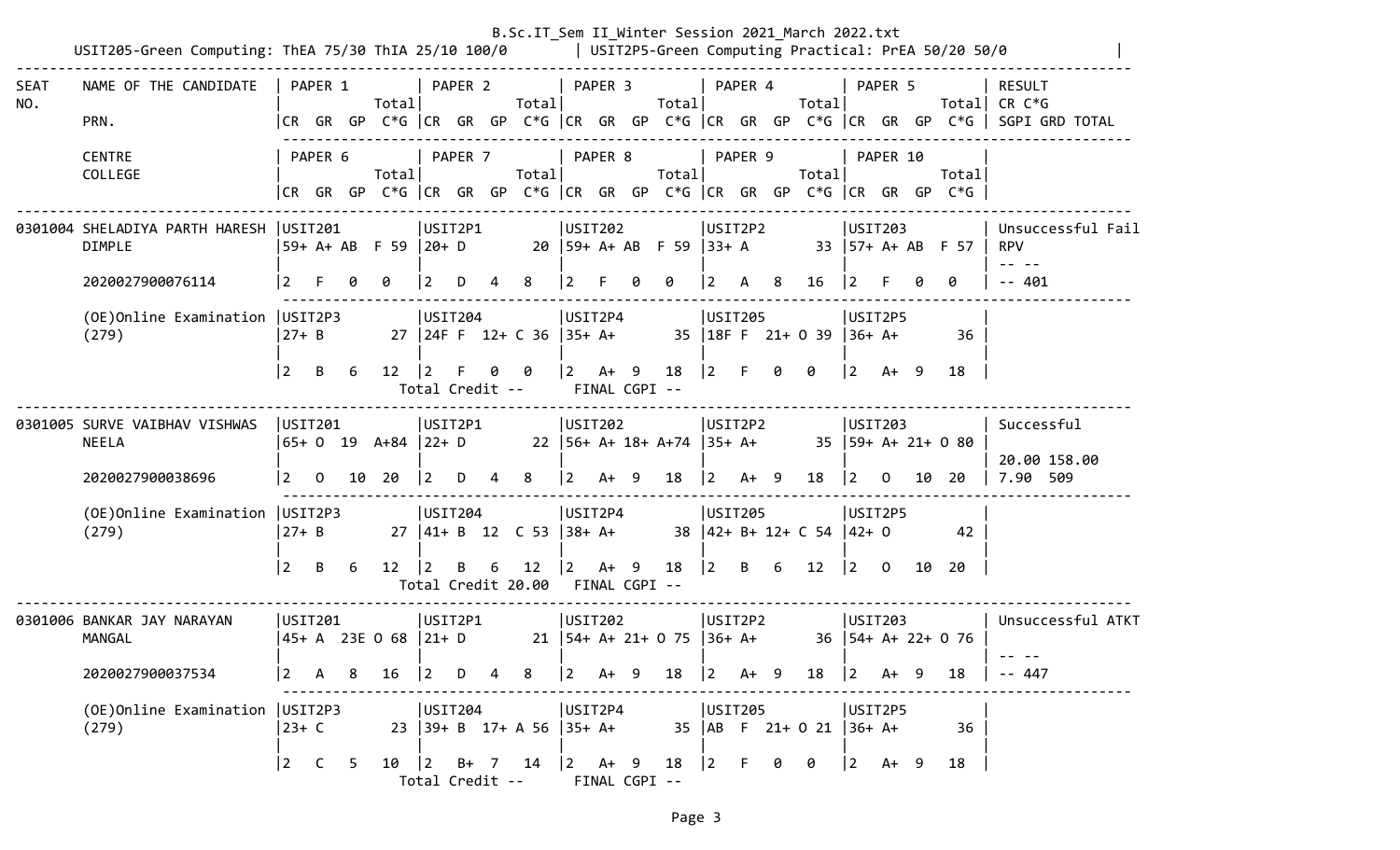B.Sc.IT\_Sem II\_Winter Session 2021\_March 2022.txt

| / - FEMALE, # - 0.229A ,@ - 0.5042A/0.5043A/0.5044A, * - 5045A, RR-RESERVED, --:Fails in Theory/Practical, RCC - 0.5050, AB - ABSENT |      |      |      |      |      |             |            |
|--------------------------------------------------------------------------------------------------------------------------------------|------|------|------|------|------|-------------|------------|
| RPV - PROVISIONAL Eligible, NULL-NULL & VOID, G:Grade C*G:Gradepoints C:credits CP:credit points äC:sum of credit points             |      |      |      |      |      |             | GPA:       |
| äCG /äC äCG:sum of product of credits & grades, Internal Marks are Provisional as per R.8668                                         |      |      |      |      |      |             |            |
| : 80 to 100    70 to 79.99   60 to 69.99   55 to 59.99   50 to 54.99   45 to 49.99<br>MARKS                                          |      |      |      |      |      | 40 to 44.99 | 0 to 39.99 |
| GRADE<br>$\therefore$ 0                                                                                                              | A+   |      | B+   |      |      |             |            |
| GRADE POINT : 10.00                                                                                                                  | 9.00 | 8.00 | 7.00 | 6.00 | 5.00 | 4.00        | 0.00       |
|                                                                                                                                      |      |      |      |      |      |             |            |

23/5/2022 Page No.2

University of Mumbai, Institute of Distance and Open Learning, Mumbai

|             | USIT201-Object Oriented Programming: ThEA 75/30 ThIA 25/10<br>100/0                                                                                                                       |     |           |         |           |       |         |         |     |                 |         |        |        |         |     |                                                                                                          | USIT2P1-Object Oriented Programming Practical: PrEA 50/20 50/0 |  |
|-------------|-------------------------------------------------------------------------------------------------------------------------------------------------------------------------------------------|-----|-----------|---------|-----------|-------|---------|---------|-----|-----------------|---------|--------|--------|---------|-----|----------------------------------------------------------------------------------------------------------|----------------------------------------------------------------|--|
|             | USIT202-Microprocessor Architecture: ThEA 75/30 ThIA 25/10<br>100/0                                                                                                                       |     |           |         |           |       |         |         |     |                 |         |        |        |         |     |                                                                                                          | USIT2P2-Microprocessor Architecture Practical: PrEA 50/20 50/0 |  |
|             | USIT203-Web Programming: ThEA 75/30 ThIA 25/10 100/0<br>USIT204-Numerical and Statistical Methods: ThEA 75/30 ThIA<br>25/10 100/0<br>USIT205-Green Computing: ThEA 75/30 ThIA 25/10 100/0 |     |           |         |           |       |         | 0 50/0  |     |                 |         |        |        |         |     | USIT2P3-Web Programming Practical: PrEA 50/20 50/0<br>USIT2P5-Green Computing Practical: PrEA 50/20 50/0 | USIT2P4-Numerical and Statistical Methods Practical: PrEA 50/2 |  |
| SEAT<br>NO. | NAME OF THE CANDIDATE                                                                                                                                                                     |     | PAPER 1   | Totall  | PAPER 2   | Total |         | PAPER 3 |     | Totall          | PAPER 4 | Totall |        | PAPER 5 |     |                                                                                                          | RESULT<br>Totall CR C*G                                        |  |
|             | PRN.                                                                                                                                                                                      | CR. | GR<br>GP. | C*G ICR | GR<br>GP. |       | C*G ICR | GR      | GP. | $C*G$ ICR GR GP |         | C*G l  | l CR - | GR      | GP. | $C*G$ I                                                                                                  | SGPI GRD TOTAL                                                 |  |

| .                                        |         |                      |         |   |       |           |         |                           |         |   |        |          |                                                                      | <u>an an ara fan an ar a a fan an ar a fan an a a fan an ar a fan an an an an an ar a faoille ann an an </u> |
|------------------------------------------|---------|----------------------|---------|---|-------|-----------|---------|---------------------------|---------|---|--------|----------|----------------------------------------------------------------------|--------------------------------------------------------------------------------------------------------------|
| <b>CENTRE</b>                            | PAPER 6 |                      | PAPER 7 |   |       |           | PAPER 8 |                           | PAPER 9 |   |        | PAPER 10 |                                                                      |                                                                                                              |
| COLLEGE                                  |         | Totall               |         |   | Total |           |         | Total                     |         |   | Totall |          | Total                                                                |                                                                                                              |
|                                          |         |                      |         |   |       |           |         |                           |         |   |        |          | CR GR GP C*G  CR GR GP C*G  CR GR GP C*G  CR GR GP C*G  CR GR GP C*G |                                                                                                              |
| 0301007 JHA SUJEET KUMAR DILIP   USIT201 |         |                      | USIT2P1 |   |       | USIT202   |         |                           | USIT2P2 |   |        | USIT203  |                                                                      | Unsuccessful Fail                                                                                            |
| PUNEETA DEVI                             |         | 35+ C 23+ 0 58  AB F |         |   |       |           |         | AB  42E B+ 19+ A+61  AB F |         |   |        |          | AB 47E A 24+ 0 71                                                    |                                                                                                              |
|                                          |         |                      |         |   |       |           |         |                           |         |   |        |          |                                                                      |                                                                                                              |
| 2020027900015531                         | B+      |                      |         | 0 | AB    | $\vert$ 2 | A 8     | $16 \quad  2$             |         | 0 | AB     | A+       | 18                                                                   | -- 299                                                                                                       |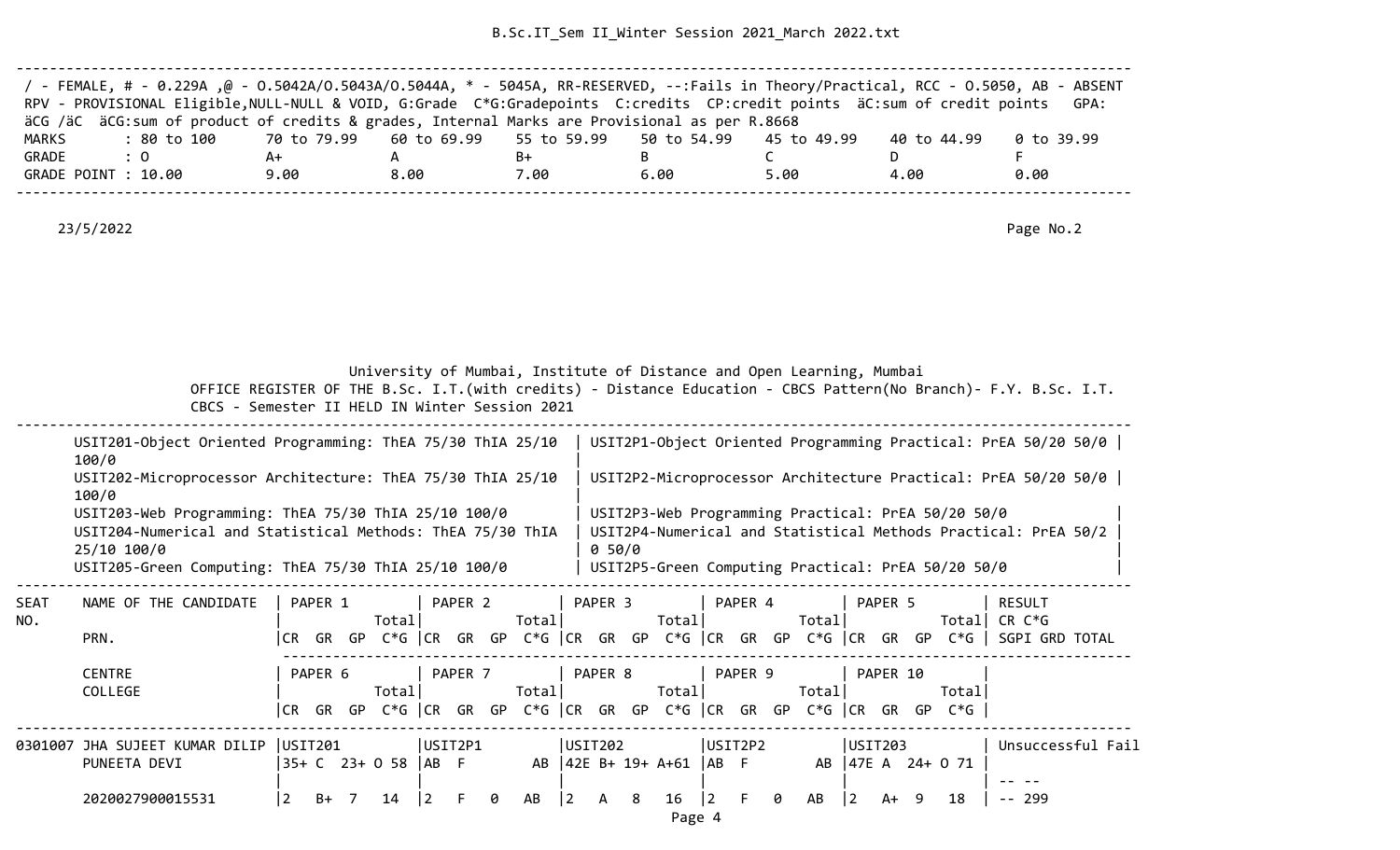|                       |                                                                                                                                                                                                                                                                                                                                                                  |                           |        |                |                             |                                |   |             | B.SC.IT_Sem II_WINTER SESSION Z0ZI_March Z0ZZ.TXT |                               |              |                           |                        |                                     |                |           |                         |                |              |   |                          |                                        |
|-----------------------|------------------------------------------------------------------------------------------------------------------------------------------------------------------------------------------------------------------------------------------------------------------------------------------------------------------------------------------------------------------|---------------------------|--------|----------------|-----------------------------|--------------------------------|---|-------------|---------------------------------------------------|-------------------------------|--------------|---------------------------|------------------------|-------------------------------------|----------------|-----------|-------------------------|----------------|--------------|---|--------------------------|----------------------------------------|
|                       | (OE) Online Examination   USIT2P3<br>(279)                                                                                                                                                                                                                                                                                                                       | AB F                      |        |                |                             | USIT204                        |   |             | AB 38E B 13+ B 51  AB F                           | USIT2P4                       |              |                           |                        | USIT205                             |                |           | AB 36E C 22+ 0 58       | $AB$ F         | USIT2P5      |   | AB                       |                                        |
|                       |                                                                                                                                                                                                                                                                                                                                                                  | $\overline{2}$            | F.     | 0              | AB                          | $ 2\rangle$<br>Total Credit -- | B | 6           | 12                                                | $ 2\rangle$                   | $-F$         | $\theta$<br>FINAL CGPI -- | AB                     | $ 2\rangle$                         | $B+ 7$         |           | 14                      | $ 2\rangle$    | F.           | ø | AB                       |                                        |
|                       | 0301008 GUPTA SHIVAM<br>RADHESHYAM LALITADEVI<br>2020027900023704                                                                                                                                                                                                                                                                                                | USIT201<br>$\overline{2}$ | $A+ 9$ |                | 53+ A+ 22+ 0 75 23+ C<br>18 | USIT2P1<br>$ 2 \tC$            |   | $5^{\circ}$ | 10                                                | <b>USIT202</b><br>$ 2\rangle$ | A 8          |                           | 23 48+ A 20 0 68<br>16 | USIT2P2<br>$ 39+ A+$<br>$ 2\rangle$ | $A+ 9$         |           | 39<br>18                | $\vert$ 2      | USIT203<br>A | 8 | $ 48 + A$ 20+ 0 68<br>16 | Successful<br>20.00 140.00<br>7.00 462 |
|                       | (OE) Online Examination   USIT2P3<br>(279)                                                                                                                                                                                                                                                                                                                       | $22+ D$                   |        |                |                             | USIT204                        |   |             | 22 $ 32 + D$ 14+ B+46 $ 34 + A$                   | USIT2P4                       |              |                           |                        | USIT205                             |                |           | 34 30+ D 19 A+49        | $ 38 + A +$    | USIT2P5      |   | 38                       |                                        |
|                       |                                                                                                                                                                                                                                                                                                                                                                  | $\overline{2}$            | D      | $\overline{a}$ | 8                           | 12.                            | C | 5           | 10<br>Total Credit 20.00                          | $ 2\rangle$<br>FINAL CGPI --  | $\mathsf{A}$ | 8                         | 16                     | $ 2\rangle$                         | $\overline{C}$ | 5         | 10                      | $ 2\rangle$    | $A+ 9$       |   | 18                       |                                        |
|                       | 0301009 / PARAD ANUSHKA KISHOR  USIT201<br><b>SUNITA</b>                                                                                                                                                                                                                                                                                                         |                           |        |                | 53+ A+ 10+ D 63 25 B        | USIT2P1                        |   |             |                                                   | USIT202                       |              |                           | 25   51+ A 19 A+70     | USIT2P2<br>$ 26 \tB$                |                |           |                         |                | USIT203      |   | $26$  44+ B+ 15+ A 59    | Successful<br>20.00 132.00             |
|                       | 2020027900007365                                                                                                                                                                                                                                                                                                                                                 | $\overline{2}$            | A      | 8              | 16                          | $\overline{2}$                 | B | 6           | 12                                                | $ 2\rangle$                   | $A+ 9$       |                           | 18                     | 2                                   | B              | 6         | 12                      | $\overline{2}$ | $B+ 7$       |   | 14                       | 6.60 425                               |
|                       | (OE) Online Examination   USIT2P3<br>(279)                                                                                                                                                                                                                                                                                                                       | $26$ B                    |        |                |                             | USIT204                        |   |             | 26 39+ B 11+ D 50 27 B                            | USIT2P4                       |              |                           |                        | USIT205                             |                |           | $27$   35+ C $18+$ A+53 | 26 B           | USIT2P5      |   | 26                       |                                        |
|                       |                                                                                                                                                                                                                                                                                                                                                                  | $ 2\rangle$               | B      | 6              | 12 <sup>2</sup>             | $\vert$ 2                      | B | 6           | 12<br>Total Credit 20.00                          | $ 2\rangle$<br>FINAL CGPI --  | B            | 6                         | 12                     | $ 2\rangle$                         | B              | 6         | 12                      | $ 2\rangle$    | B            | 6 | 12                       |                                        |
|                       | / - FEMALE, # - 0.229A ,@ - 0.5042A/0.5043A/0.5044A, * - 5045A, RR-RESERVED, --:Fails in Theory/Practical, RCC - 0.5050, AB - ABSENT<br>RPV - PROVISIONAL Eligible, NULL-NULL & VOID, G:Grade C*G:Gradepoints C:credits CP:credit points äC:sum of credit points<br>äCG /äC äCG:sum of product of credits & grades, Internal Marks are Provisional as per R.8668 |                           |        |                |                             |                                |   |             |                                                   |                               |              |                           |                        |                                     |                |           |                         |                |              |   |                          | GPA:                                   |
| <b>MARKS</b><br>GRADE | : 80 to 100<br>$\colon 0$<br>GRADE POINT : 10.00                                                                                                                                                                                                                                                                                                                 | 70 to 79.99<br>A+<br>9.00 |        |                | A<br>8.00                   | 60 to 69.99                    |   |             | 55 to 59.99<br>$B+$<br>7.00                       |                               |              | B                         | 50 to 54.99<br>6.00    |                                     |                | C<br>5.00 | 45 to 49.99             |                | D.<br>4.00   |   | 40 to 44.99              | 0 to 39.99<br>F<br>0.00                |
|                       |                                                                                                                                                                                                                                                                                                                                                                  |                           |        |                |                             |                                |   |             |                                                   |                               |              |                           |                        |                                     |                |           |                         |                |              |   |                          |                                        |

## B.Sc. IT. Sem II. Winter Session 2021 March 2022.txt

23/5/2022 Page No.3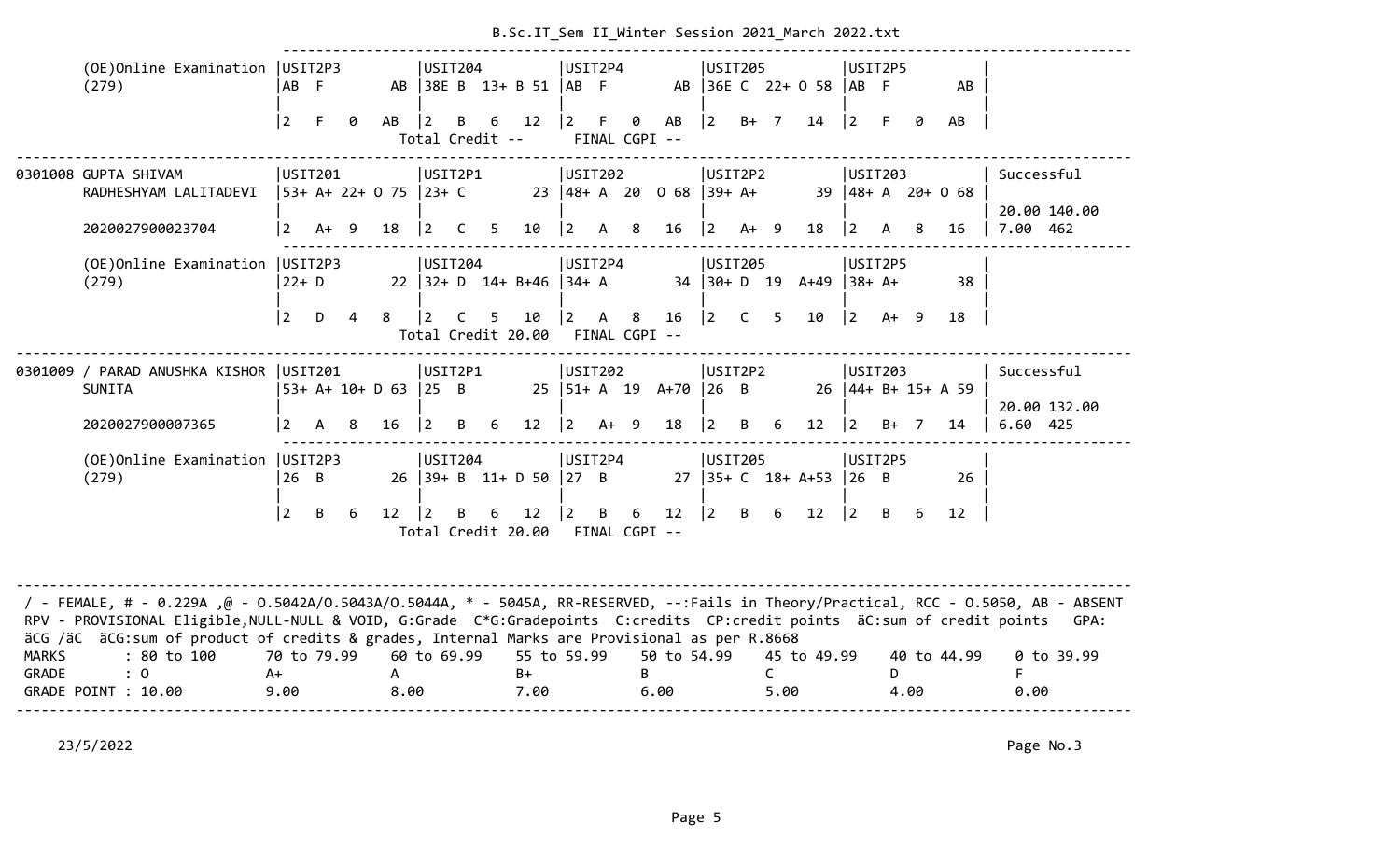University of Mumbai, Institute of Distance and Open Learning, Mumbai

 OFFICE REGISTER OF THE B.Sc. I.T.(with credits) - Distance Education - CBCS Pattern(No Branch)- F.Y. B.Sc. I.T. CBCS - Semester II HELD IN Winter Session 2021 -------------------------------------------------------------------------------------------------------------------------------------- USIT201-Object Oriented Programming: ThEA 75/30 ThIA 25/10 | USIT2P1-Object Oriented Programming Practical: PrEA 50/20 50/0 |  $100/0$  USIT202-Microprocessor Architecture: ThEA 75/30 ThIA 25/10 | USIT2P2-Microprocessor Architecture Practical: PrEA 50/20 50/0 |  $100/0$  USIT203-Web Programming: ThEA 75/30 ThIA 25/10 100/0 | USIT2P3-Web Programming Practical: PrEA 50/20 50/0 | USIT204-Numerical and Statistical Methods: ThEA 75/30 ThIA | USIT2P4-Numerical and Statistical Methods Practical: PrEA 50/2 | 25/10 100/0 | 0 50/0 | USIT205-Green Computing: ThEA 75/30 ThIA 25/10 100/0 | USIT2P5-Green Computing Practical: PrEA 50/20 50/0 -------------------------------------------------------------------------------------------------------------------------------------- SEAT NAME OF THE CANDIDATE | PAPER 1 | PAPER 2 | PAPER 3 | PAPER 4 | PAPER 5 | RESULT NO. | Total| Total| Total| Total| Total| CR C\*G PRN. |CR GR GP C\*G |CR GR GP C\*G |CR GR GP C\*G |CR GR GP C\*G |CR GR GP C\*G | SGPI GRD TOTAL ------------------------------------------------------------------------------------------------------ CENTRE | PAPER 6 | PAPER 8 | PAPER 9 | PAPER 10 COLLEGE | Total| Total| Total| Total| Total| |CR GR GP C\*G |CR GR GP C\*G |CR GR GP C\*G |CR GR GP C\*G |CR GR GP C\*G | -------------------------------------------------------------------------------------------------------------------------------------- 0301010 / SHAIKH SABAHAT |USIT201 |USIT202 |USIT2P2 |USIT203 | Successful IFTEKHAR AHMED |56+ A+ 11+ D 67 |28+ B+ 28 |45+ A 17+ A 62 |35+ A+ 35 |50+ A 22+ O 72 | ZULLNEHARA | | | | | | 20.00 140.00 2020027900028872 |2 A 8 16 |2 B+ 7 14 |2 A 8 16 |2 A+ 9 18 |2 A+ 9 18 | 7.00 445 ------------------------------------------------------------------------------------------------------ (OE)Online Examination |USIT2P3 |USIT204 |USIT2P4 |USIT205 |USIT2P5 |  $(279)$  |22+ D 22 |30+ D 16 A 46 |40+ 0 40 |35+ C 17+ A 52 |21+ D 21 | | | | | | |2 D 4 8 |2 C 5 10 |2 O 10 20 |2 B 6 12 |2 D 4 8 | Total Credit 20.00 FINAL CGPI -- -------------------------------------------------------------------------------------------------------------------------------------- 0301011 JETHVA UDAY HITESH |USIT201 |USIT2P1 |USIT202 |USIT2P2 |USIT203 | Unsuccessful ATKT SHOBHA |35+ C 19+ A+54 |21+ D 21 |30+ D 17+ A 47 |40+ O 40 |32+ D 21+ O 53 | | | | | | | -- -- 2020027900026312 |2 B 6 12 |2 D 4 8 |2 C 5 10 |2 O 10 20 |2 B 6 12 | -- 402 ------------------------------------------------------------------------------------------------------ (OE)Online Examination |USIT2P3 |USIT204 |USIT2P4 |USIT205 |USIT2P5 |

(279) |23+ C 23 |24F F 14+ B+38 |37+ A+ 37 |26F F 22+ O 48 |41+ O 41 |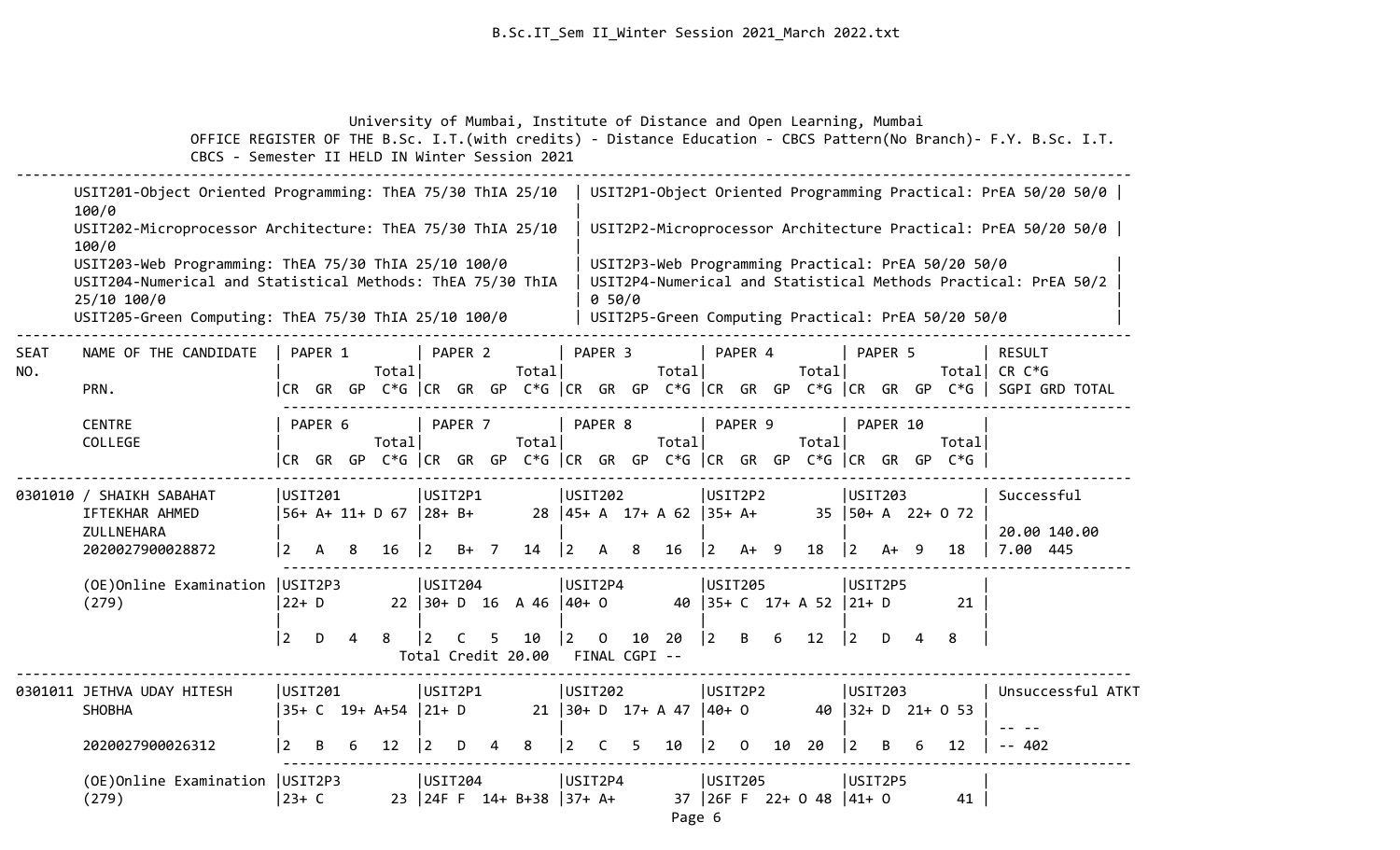|                       |                                                                                                                                                                                                                                                                                                                                                                   |                           |                       |                                  |                |                                    |     |                           |                        |                                 |   |                             |                                     |              |           | B.Sc.IT_Sem II_Winter Session 2021_March 2022.txt |                                                 |                |    |             |                                        |            |      |
|-----------------------|-------------------------------------------------------------------------------------------------------------------------------------------------------------------------------------------------------------------------------------------------------------------------------------------------------------------------------------------------------------------|---------------------------|-----------------------|----------------------------------|----------------|------------------------------------|-----|---------------------------|------------------------|---------------------------------|---|-----------------------------|-------------------------------------|--------------|-----------|---------------------------------------------------|-------------------------------------------------|----------------|----|-------------|----------------------------------------|------------|------|
|                       |                                                                                                                                                                                                                                                                                                                                                                   | $ 2\rangle$               | $\mathsf{C}$<br>$5 -$ | 10                               | $ 2\rangle$    | F.<br>Total Credit --              | 0   | 0                         |                        | A+ 9<br>FINAL CGPI --           |   | 18                          | $ 2\rangle$                         | -F           | 0         | 0                                                 | $ 2\rangle$                                     | $\overline{O}$ |    | 10 20       |                                        |            |      |
|                       | 0301012 TRIVEDI DIVESH KAILASH<br><b>MAYA</b><br>2020027900016116                                                                                                                                                                                                                                                                                                 | USIT201<br>$\overline{2}$ | $A+ 9$                | $57+ A+ 21+ 0 78$ $ 42+ 0$<br>18 | $ 2 \rangle$   | USIT2P1<br>$\overline{0}$          |     | 10 20                     | USIT202<br>$ 2\rangle$ | A 8                             |   | 42 $ 51 + A$ 18+ A+69<br>16 | USIT2P2<br>$ 21+ D $<br>$ 2\rangle$ | D            | 4         | 8                                                 | USIT203<br>$21   62 + 0 24 + 0 86$<br>$\vert$ 2 | $\mathbf{0}$   | 10 | -20         | Successful<br>20.00 168.00<br>8.40 540 |            |      |
|                       | (OE)Online Examination<br>(279)                                                                                                                                                                                                                                                                                                                                   | USIT2P3<br>$46+0$         |                       |                                  |                | USIT204<br>46 44 B+ 20+ 0 64 45+ 0 |     |                           | USIT2P4                |                                 |   |                             | USIT205                             |              |           | 45 38 B 22+ 0 60 29+ B+                           | USIT2P5                                         |                |    | 29          |                                        |            |      |
|                       |                                                                                                                                                                                                                                                                                                                                                                   | $\overline{2}$            | $\mathbf{O}$<br>10    | 20                               | $\overline{2}$ | A<br>Total Credit 20.00            | - 8 | 16                        | $ 2\rangle$            | $\overline{0}$<br>FINAL CGPI -- |   | 10 20                       | $ 2\rangle$                         | $\mathsf{A}$ | - 8       | 16                                                | $ 2\rangle$                                     | $B+ 7$         |    | 14          |                                        |            |      |
|                       | / - FEMALE, # - 0.229A ,@ - 0.5042A/0.5043A/0.5044A, * - 5045A, RR-RESERVED, --:Fails in Theory/Practical, RCC - 0.5050, AB - ABSENT<br>RPV - PROVISIONAL Eligible, NULL-NULL & VOID, G:Grade C*G:Gradepoints C:credits CP:credit points äC:sum of credit points<br>äCG /äC äCG: sum of product of credits & grades, Internal Marks are Provisional as per R.8668 |                           |                       |                                  |                |                                    |     |                           |                        |                                 |   |                             |                                     |              |           |                                                   |                                                 |                |    |             |                                        |            | GPA: |
| <b>MARKS</b><br>GRADE | : 80 to 100<br>: 0<br>GRADE POINT : 10.00                                                                                                                                                                                                                                                                                                                         | A+<br>9.00                | 70 to 79.99           | A<br>8.00                        |                | 60 to 69.99                        |     | 55 to 59.99<br>B+<br>7.00 |                        |                                 | B | 50 to 54.99<br>6.00         |                                     |              | C<br>5.00 | 45 to 49.99                                       |                                                 | D.<br>4.00     |    | 40 to 44.99 | F<br>0.00                              | 0 to 39.99 |      |
|                       | 23/5/2022                                                                                                                                                                                                                                                                                                                                                         |                           |                       |                                  |                |                                    |     |                           |                        |                                 |   |                             |                                     |              |           |                                                   |                                                 |                |    |             |                                        | Page No.4  |      |

|  |  |  | University of Mumbai, Institute of Distance and Open Learning, Mumbai |  |  |  |  |  |  |
|--|--|--|-----------------------------------------------------------------------|--|--|--|--|--|--|
|--|--|--|-----------------------------------------------------------------------|--|--|--|--|--|--|

| USIT201-Object Oriented Programming: ThEA 75/30 ThIA 25/10<br>100/0                                                | USIT2P1-Object Oriented Programming Practical: PrEA 50/20 50/0                                                       |
|--------------------------------------------------------------------------------------------------------------------|----------------------------------------------------------------------------------------------------------------------|
| USIT202-Microprocessor Architecture: ThEA 75/30 ThIA 25/10<br>100/0                                                | USIT2P2-Microprocessor Architecture Practical: PrEA 50/20 50/0                                                       |
| USIT203-Web Programming: ThEA 75/30 ThIA 25/10 100/0<br>USIT204-Numerical and Statistical Methods: ThEA 75/30 ThIA | USIT2P3-Web Programming Practical: PrEA 50/20 50/0<br>USIT2P4-Numerical and Statistical Methods Practical: PrEA 50/2 |
|                                                                                                                    |                                                                                                                      |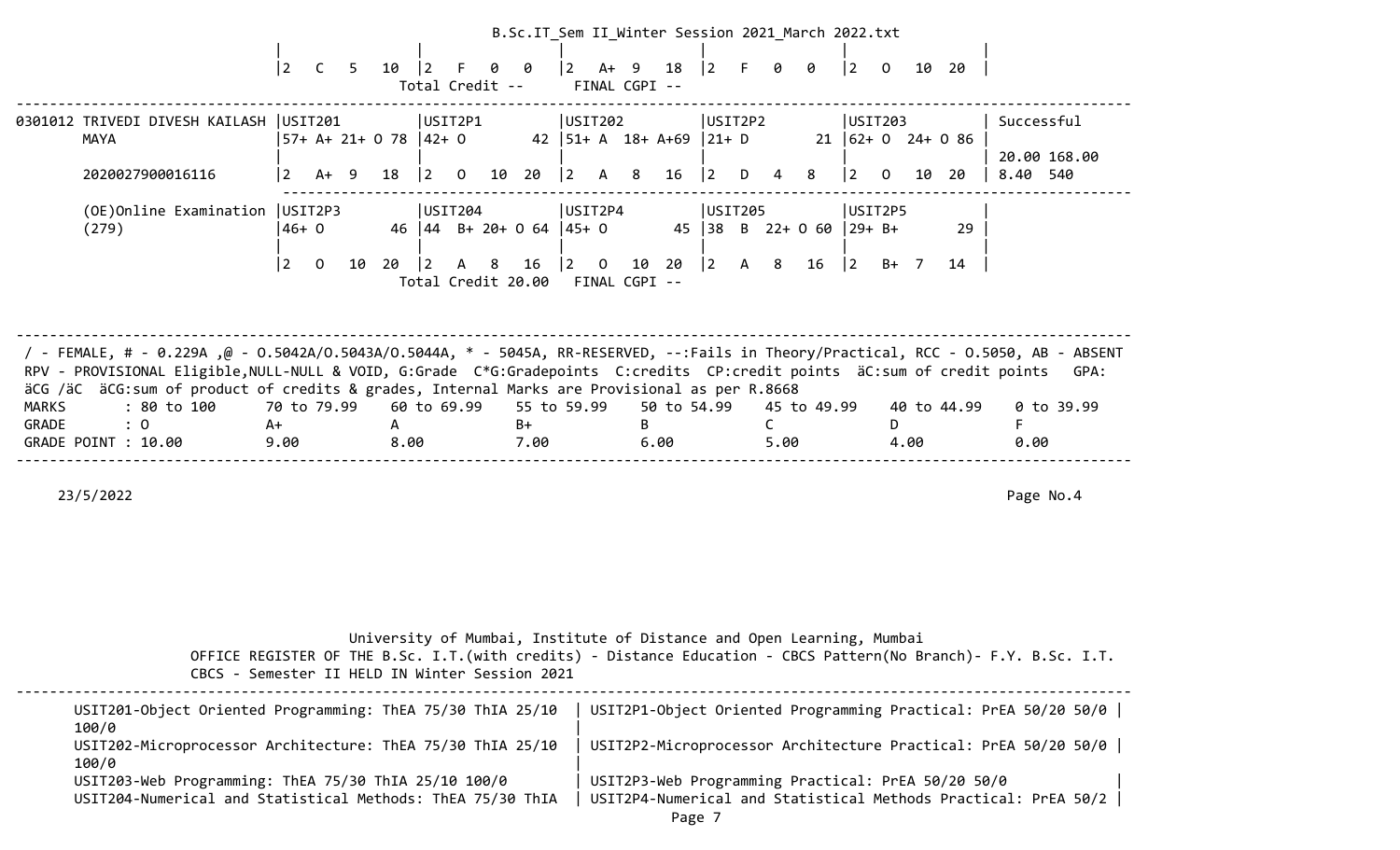|             | 25/10 100/0                                                                    |                                       |         |     |                                                                                                                                           |                                                      |         |     | B.Sc.IT_Sem II_Winter Session 2021_March 2022.txt     |                            | 0 50/0  |                                                  |                           |      |                              |                          |          |   |                                                    |                                                                                       |
|-------------|--------------------------------------------------------------------------------|---------------------------------------|---------|-----|-------------------------------------------------------------------------------------------------------------------------------------------|------------------------------------------------------|---------|-----|-------------------------------------------------------|----------------------------|---------|--------------------------------------------------|---------------------------|------|------------------------------|--------------------------|----------|---|----------------------------------------------------|---------------------------------------------------------------------------------------|
|             | USIT205-Green Computing: ThEA 75/30 ThIA 25/10 100/0                           |                                       |         |     |                                                                                                                                           |                                                      |         |     |                                                       |                            |         |                                                  |                           |      |                              |                          |          |   | USIT2P5-Green Computing Practical: PrEA 50/20 50/0 |                                                                                       |
| SEAT<br>NO. | NAME OF THE CANDIDATE                                                          |                                       | PAPER 1 |     | Totall                                                                                                                                    | PAPER 2                                              |         |     | Total                                                 |                            | PAPER 3 | Total                                            | PAPER 4                   |      | Totall                       |                          | PAPER 5  |   |                                                    | RESULT<br>Total CR $C*G$                                                              |
|             | PRN.                                                                           |                                       |         |     |                                                                                                                                           |                                                      |         |     |                                                       |                            |         |                                                  |                           |      |                              |                          |          |   |                                                    | CR GR GP C*G  CR GR GP C*G  CR GR GP C*G  CR GR GP C*G  CR GR GP C*G   SGPI GRD TOTAL |
|             | <b>CENTRE</b><br>COLLEGE                                                       |                                       | PAPER 6 |     | Totall<br> CR GR GP C*G  CR GR GP C*G  CR GR GP C*G  CR GR GP C*G  CR GR GP C*G                                                           |                                                      | PAPER 7 |     | Totall                                                |                            | PAPER 8 | Totall                                           | PAPER 9                   |      | Totall                       |                          | PAPER 10 |   | Total                                              |                                                                                       |
|             | 0301013 / KHAN MAHEJABEEN<br>KARIM YASMIN                                      | USIT201                               |         |     | 53+ A+ 11+ D 64 25 B                                                                                                                      | USIT2P1                                              |         |     |                                                       | USIT202                    |         | 25   54+ A+ 16+ A 70   28 B+ 28   50+ A 20+ 0 70 | USIT2P2                   |      |                              | USTI203                  |          |   |                                                    | Successful<br>20.00 144.00                                                            |
|             | 2020027900013393                                                               | $\sqrt{2}$                            | A 8     |     | 16                                                                                                                                        | $ 2\rangle$                                          |         | B 6 | $12 \mid 2 \text{ A+ } 9$                             |                            |         | 18   2                                           |                           | B+ 7 | $14 \mid 2 \quad A+ \quad 9$ |                          |          |   | 18                                                 | 7.20 444                                                                              |
|             | (OE) Online Examination   USIT2P3<br>(279)                                     |                                       | $29$ B+ |     |                                                                                                                                           | USIT204                                              |         |     | 29 35 C 15+ A 50 28 B+                                | USIT2P4                    |         |                                                  | USIT205                   |      | $28$ 30+ D 22+ 0 52 28 B+    | USIT2P5                  |          |   | 28                                                 |                                                                                       |
|             |                                                                                | <u> 2</u>                             | B+ 7    |     | 14                                                                                                                                        | 2                                                    | B       | 6   | 12<br>Total Credit 20.00                              | $\vert$ 2<br>FINAL CGPI -- |         | $B+ 7 14$  2                                     |                           | B 6  | 12                           | $\vert$ 2                | $B+$ 7   |   | 14                                                 |                                                                                       |
|             | 0301014 SHAIKH MUDASSIR ZEYA<br>ANWAR KAMAL SHABNAM<br>ARA<br>2020027900006346 | USTI201<br>$\vert$ 2                  |         | A 8 | $ 42+ B+ 24+ 0 66  34+ A$<br>16                                                                                                           | USIT2P1<br>$\begin{vmatrix} 2 & A & B \end{vmatrix}$ |         |     | $16$  2 B 6 12                                        | USIT202                    |         | 34 32+ D 21+ 0 53 25+ B 25 53+ A+ 24+ 0 77       | USIT2P2<br>$\overline{2}$ | B 6  | 12                           | USIT203<br>$ 2 \tA+ \t9$ |          |   | 18                                                 | Successful<br>20.00 144.00<br>7.20 466                                                |
|             | (OE) Online Examination   USIT2P3<br>(279)                                     | $33+ A$                               |         |     |                                                                                                                                           | USIT204                                              |         |     | 33   56 A+ 15+ A 71   26 B                            | USIT2P4                    |         |                                                  | USIT205                   |      | $26$ 30+ D 24+ 0 54 27+ B    | USIT2P5                  |          |   | 27                                                 |                                                                                       |
|             |                                                                                | <u> 2</u>                             | A 8     |     |                                                                                                                                           |                                                      |         |     | $16$ $ 2$ A+ 9 18<br>Total Credit 20.00 FINAL CGPI -- | $\vert$ 2                  |         | B 6 12 2 B 6 12 2 B 6                            |                           |      |                              |                          |          |   | 12                                                 |                                                                                       |
|             | 0301015 / GADE PALLAVI<br>MURLIDHAR USHA                                       | <b>USIT201</b>                        |         |     | 59+ A+ 18+ A+77  22+ D                                                                                                                    | USIT2P1                                              |         |     |                                                       | <b>USIT202</b>             |         | 22   56+ A+ 21+ 0 77   25+ B 25   41+ B 21+ 0 62 | USIT2P2                   |      |                              | USIT203                  |          |   |                                                    | Successful<br>20.00 138.00                                                            |
|             | 2020027900042373                                                               |                                       |         |     | $\begin{array}{ c c c c c c c c } \hline 2 & A+ & 9 & 18 & \begin{array}{ c c c c } \hline 2 & D & \hline \end{array} \hline \end{array}$ |                                                      |         | 4   | 8                                                     | $ 2 \tA+ 9$                |         | 18                                               | $\vert$ 2                 | B 6  | $12 \quad  2$                |                          | A 8      |   | 16                                                 | 6.90 458                                                                              |
|             | (OE)Online Examination   USIT2P3<br>(279)                                      | $45+0$                                |         |     | USIT204                                                                                                                                   |                                                      |         |     | 45 32+ D 14+ B+46 25+ B                               | USIT2P4                    |         |                                                  | USIT205                   |      | 25 30 D 23+ 0 53 26+ B       | USIT2P5                  |          |   | 26                                                 |                                                                                       |
|             |                                                                                | $\begin{vmatrix} 2 & 0 \end{vmatrix}$ |         |     | 10 20 2 C 5 10                                                                                                                            |                                                      |         |     | Total Credit 20.00 FINAL CGPI --                      |                            |         | $\begin{vmatrix} 2 & B & 6 & 12 \end{vmatrix}$ 2 |                           | B 6  | 12                           | $ 2 \rangle$             | B        | 6 | 12                                                 |                                                                                       |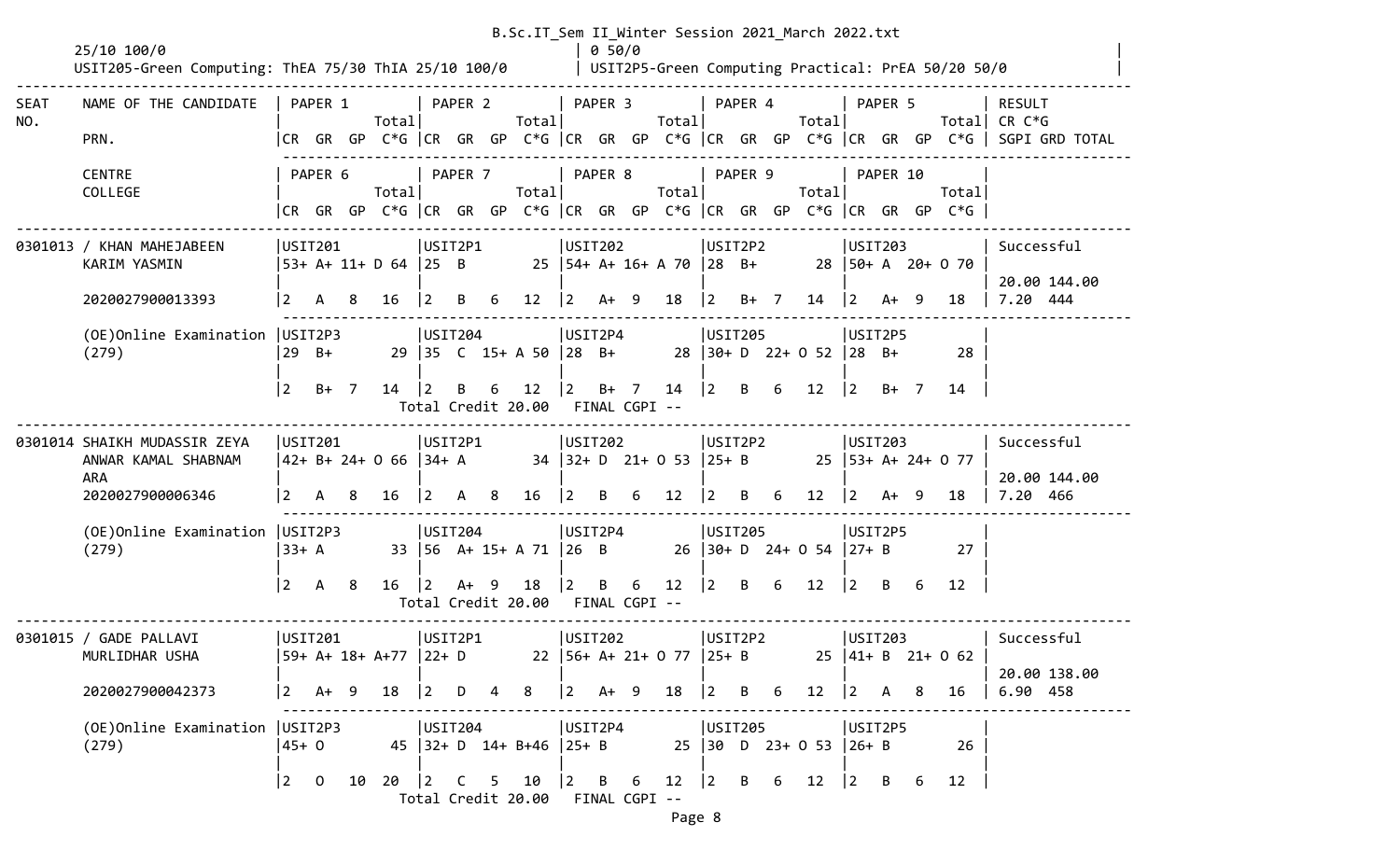| / - FEMALE, # - 0.229A ,@ - 0.5042A/0.5043A/0.5044A, * - 5045A, RR-RESERVED, --:Fails in Theory/Practical, RCC - 0.5050, AB - ABSENT<br>RPV - PROVISIONAL Eligible, NULL-NULL & VOID, G:Grade C*G:Gradepoints C:credits CP:credit points äC:sum of credit points GPA: |      |      |      |      |      |             |            |
|-----------------------------------------------------------------------------------------------------------------------------------------------------------------------------------------------------------------------------------------------------------------------|------|------|------|------|------|-------------|------------|
| äCG /äC äCG:sum of product of credits & grades, Internal Marks are Provisional as per R.8668                                                                                                                                                                          |      |      |      |      |      |             |            |
| : 80 to 100    70 to 79.99   60 to 69.99   55 to 59.99   50 to 54.99   45 to 49.99<br>MARKS                                                                                                                                                                           |      |      |      |      |      | 40 to 44.99 | 0 to 39.99 |
| GRADE<br>$\therefore$ 0                                                                                                                                                                                                                                               | A+   |      | B+   |      |      |             |            |
| GRADE POINT : 10.00                                                                                                                                                                                                                                                   | 9.00 | 8.00 | 7.00 | 6.00 | 5.00 | 4.00        | 0.00       |
|                                                                                                                                                                                                                                                                       |      |      |      |      |      |             |            |

23/5/2022 Page No.5

University of Mumbai, Institute of Distance and Open Learning, Mumbai

 OFFICE REGISTER OF THE B.Sc. I.T.(with credits) - Distance Education - CBCS Pattern(No Branch)- F.Y. B.Sc. I.T. CBCS - Semester II HELD IN Winter Session 2021

--------------------------------------------------------------------------------------------------------------------------------------

|      | USIT201-Object Oriented Programming: ThEA 75/30 ThIA 25/10<br>100/0                                                                                                                       |         | USIT2P1-Object Oriented Programming Practical: PrEA 50/20 50/0                                                                                                             |         |        |  |
|------|-------------------------------------------------------------------------------------------------------------------------------------------------------------------------------------------|---------|----------------------------------------------------------------------------------------------------------------------------------------------------------------------------|---------|--------|--|
|      | USIT202-Microprocessor Architecture: ThEA 75/30 ThIA 25/10<br>100/0                                                                                                                       |         | USIT2P2-Microprocessor Architecture Practical: PrEA 50/20 50/0                                                                                                             |         |        |  |
|      | USIT203-Web Programming: ThEA 75/30 ThIA 25/10 100/0<br>USIT204-Numerical and Statistical Methods: ThEA 75/30 ThIA<br>25/10 100/0<br>USIT205-Green Computing: ThEA 75/30 ThIA 25/10 100/0 | 0 50/0  | USIT2P3-Web Programming Practical: PrEA 50/20 50/0<br>USIT2P4-Numerical and Statistical Methods Practical: PrEA 50/2<br>USIT2P5-Green Computing Practical: PrEA 50/20 50/0 |         |        |  |
| SEAT | NAME OF THE CANDIDATE<br>PAPER 2<br>PAPER 1                                                                                                                                               | PAPER 3 | PAPER 4                                                                                                                                                                    | PAPER 5 | RESULT |  |

| NO. |                               |         |         | Total          |           |         | Total |         |  | Totall                                          |         | Totall               |          |                                                                      | Totall CR C*G                                                                         |  |
|-----|-------------------------------|---------|---------|----------------|-----------|---------|-------|---------|--|-------------------------------------------------|---------|----------------------|----------|----------------------------------------------------------------------|---------------------------------------------------------------------------------------|--|
|     | PRN.                          |         |         |                |           |         |       |         |  |                                                 |         |                      |          |                                                                      | CR GR GP C*G  CR GR GP C*G  CR GR GP C*G  CR GR GP C*G  CR GR GP C*G   SGPI GRD TOTAL |  |
|     | <b>CENTRE</b>                 |         | PAPER 6 |                |           | PAPER 7 |       | PAPER 8 |  |                                                 | PAPER 9 |                      | PAPER 10 |                                                                      |                                                                                       |  |
|     | COLLEGE                       |         |         | Totall         |           |         | Total |         |  | Totall                                          |         | Totall               |          | Totall                                                               |                                                                                       |  |
|     |                               |         |         |                |           |         |       |         |  |                                                 |         |                      |          | CR GR GP C*G  CR GR GP C*G  CR GR GP C*G  CR GR GP C*G  CR GR GP C*G |                                                                                       |  |
|     | 0301016 GHADGE MITESH MANGESH | USTI201 |         |                |           | USIT2P1 |       | USIT202 |  |                                                 | USIT2P2 |                      | USIT203  |                                                                      | Successful                                                                            |  |
|     | MANISHA                       |         |         | 60+ 0 18+ A+78 | $132 + A$ |         |       |         |  | $32 \mid 51 + A \mid 19 + A + 70 \mid 37 + A +$ |         | 37   56+ A+ 18+ A+74 |          |                                                                      |                                                                                       |  |
|     |                               |         |         |                |           |         |       |         |  |                                                 |         |                      |          |                                                                      | 20.00 152.00                                                                          |  |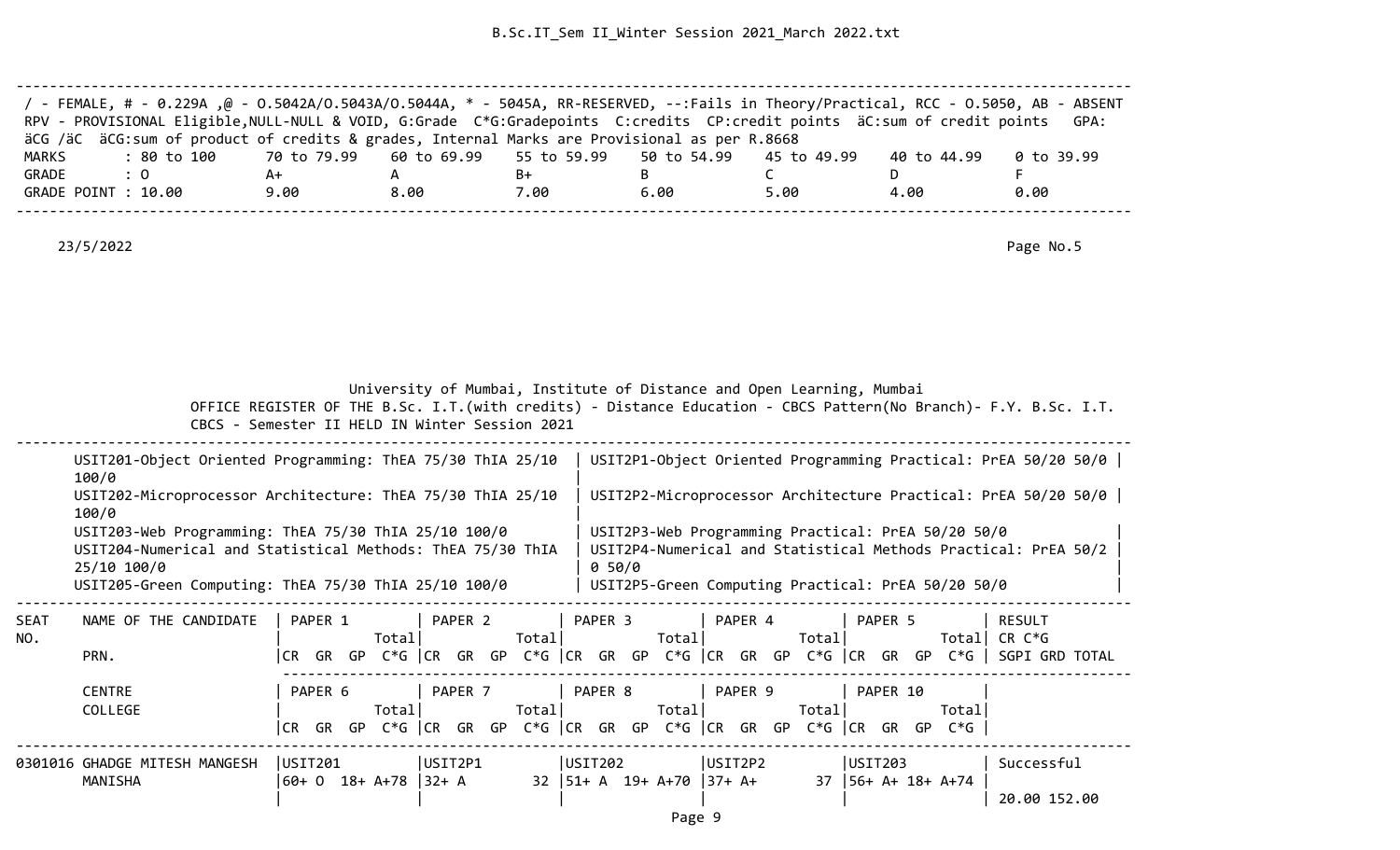|              |                                                                                                                                                                                                                                                                                                                                                                                  |                |              |   |                         |             |        |                | B.Sc.IT Sem II Winter Session 2021 March 2022.txt |                    |                |                     |                              |                                       |   |                      |                         |                                       |             |    |                        |                            |
|--------------|----------------------------------------------------------------------------------------------------------------------------------------------------------------------------------------------------------------------------------------------------------------------------------------------------------------------------------------------------------------------------------|----------------|--------------|---|-------------------------|-------------|--------|----------------|---------------------------------------------------|--------------------|----------------|---------------------|------------------------------|---------------------------------------|---|----------------------|-------------------------|---------------------------------------|-------------|----|------------------------|----------------------------|
|              | 2020027900061544                                                                                                                                                                                                                                                                                                                                                                 | $\vert$ 2      | $A+9$        |   | 18                      | $ 2\rangle$ |        | A 8            | $16$ $ 2$ A+ 9                                    |                    |                |                     | $18$  2 A+ 9                 |                                       |   |                      | 18                      | $ 2\rangle$                           | $A+ 9$      |    | 18                     | 7.60 480                   |
|              | (OE) Online Examination   USIT2P3<br>(279)                                                                                                                                                                                                                                                                                                                                       | $ 33+ A$       |              |   |                         | USIT204     |        |                | 33 30+ D 14+ B+44 25+ B                           | USIT2P4            |                |                     |                              | USIT205                               |   |                      | 25 30 D 23+ 0 53 34+ A  |                                       | USIT2P5     |    | 34                     |                            |
|              |                                                                                                                                                                                                                                                                                                                                                                                  | $\vert$ 2      | A 8          |   | 16                      | $ 2\rangle$ | D      | $\overline{4}$ | 8 <sup>8</sup><br>Total Credit 20.00              | $\overline{2}$     | B              | 6<br>FINAL CGPI --  | 12                           | $ 2 \rangle$                          | B | 6                    | 12                      | $ 2\rangle$                           | A 8         |    | 16                     |                            |
|              | 0301017 GOND VISHAL OMPRAKASH<br>SUBHAVATI                                                                                                                                                                                                                                                                                                                                       |                | USIT201      |   | 53+ A+ 18+ A+71  39+ A+ | USIT2P1     |        |                |                                                   | USIT202            |                |                     | 39   65+ 0 18+ A+83   21+ D  | USIT2P2                               |   |                      |                         |                                       | USIT203     |    | $21$   54+ A+ 22+ 0 76 | Successful<br>20.00 160.00 |
|              | 2020027900047737                                                                                                                                                                                                                                                                                                                                                                 | 2              | A+           | 9 | 18                      | $ 2\rangle$ | $A+ 9$ |                | 18                                                | $ 2\rangle$        | $\mathbf 0$    | 10 20               |                              | l 2.                                  | D | 4                    | 8                       | $ 2\rangle$                           | A+          | 9  | 18                     | 8.00 509                   |
|              | (OE) Online Examination   USIT2P3<br>(279)                                                                                                                                                                                                                                                                                                                                       |                | 39+ A+       |   |                         | USIT204     |        |                | 39   39+ B 11+ D 50   39+ A+                      | USIT2P4            |                |                     |                              | <b>USIT205</b>                        |   |                      | 39 30 D 22+ 0 52 39+ A+ |                                       | USIT2P5     |    | 39                     |                            |
|              |                                                                                                                                                                                                                                                                                                                                                                                  | 2              | $A+ 9$       |   | 18                      | $ 2\rangle$ | B      | 6              | 12<br>Total Credit 20.00                          | $ 2\rangle$        | $A+ 9$         | FINAL CGPI --       | 18                           | $ 2\rangle$                           | B | 6                    | 12                      | $ 2\rangle$                           | $A+ 9$      |    | 18                     |                            |
|              | 0301018 YADAV MUKESH RAMACHAL<br>YADAV SANGITA YADAV                                                                                                                                                                                                                                                                                                                             |                | USIT201      |   |                         | USIT2P1     |        |                |                                                   | <b>USIT202</b>     |                |                     | 28   59+ A+ 22+ 0 81   40+ 0 | USIT2P2                               |   |                      |                         |                                       | USIT203     |    | 40   66+ 0 21+ 0 87    | Successful<br>20.00 172.00 |
|              | 2020027900047207                                                                                                                                                                                                                                                                                                                                                                 | $\vert$ 2      | $\mathsf{O}$ |   | 10 20                   | $ 2\rangle$ | $B+ 7$ |                | 14                                                | $ 2\rangle$        | $\overline{0}$ | 10 20               |                              | $\begin{vmatrix} 2 & 0 \end{vmatrix}$ |   |                      | 10 20                   | $\begin{vmatrix} 2 & 0 \end{vmatrix}$ |             | 10 | 20                     | 8.60 536                   |
|              | (OE) Online Examination   USIT2P3<br>(279)                                                                                                                                                                                                                                                                                                                                       |                | $28 + B +$   |   |                         | USIT204     |        |                | 28 36+ C 18+ A+54                                 | USIT2P4<br>$ 40+0$ |                |                     |                              | USIT205                               |   |                      | 40 35 C 22+ 0 57        | $ 36+ A+$                             | USIT2P5     |    | 36                     |                            |
|              |                                                                                                                                                                                                                                                                                                                                                                                  | $\overline{2}$ | $B+ 7$       |   | 14                      | 2           | B      | 6              | 12<br>Total Credit 20.00                          | $ 2\rangle$        | $\overline{0}$ | 10<br>FINAL CGPI -- | 20                           | $ 2 \rangle$                          |   | $B+ 7$               | 14                      |                                       | $ 2 \tA+ 9$ |    | 18                     |                            |
| <b>MARKS</b> | / - FEMALE, # - 0.229A ,@ - 0.5042A/0.5043A/0.5044A, * - 5045A, RR-RESERVED, --:Fails in Theory/Practical, RCC - 0.5050, AB - ABSENT<br>RPV - PROVISIONAL Eligible, NULL-NULL & VOID, G:Grade C*G:Gradepoints C:credits CP:credit points äC:sum of credit points<br>äCG /äC äCG: sum of product of credits & grades, Internal Marks are Provisional as per R.8668<br>: 80 to 100 |                | 70 to 79.99  |   |                         | 60 to 69.99 |        |                | 55 to 59.99                                       |                    |                |                     | 50 to 54.99                  |                                       |   |                      | 45 to 49.99             |                                       |             |    | 40 to 44.99            | GPA:<br>$0$ to 39.99       |
| <b>GRADE</b> | $\colon 0$<br>GRADE POINT : 10.00                                                                                                                                                                                                                                                                                                                                                | $A+$<br>9.00   |              |   | $\mathsf{A}$<br>8.00    |             |        |                | $B+$<br>7.00                                      |                    |                | B                   | 6.00                         |                                       |   | $\mathsf{C}$<br>5.00 |                         |                                       | D<br>4.00   |    |                        | F.<br>0.00                 |

23/5/2022 Page No.6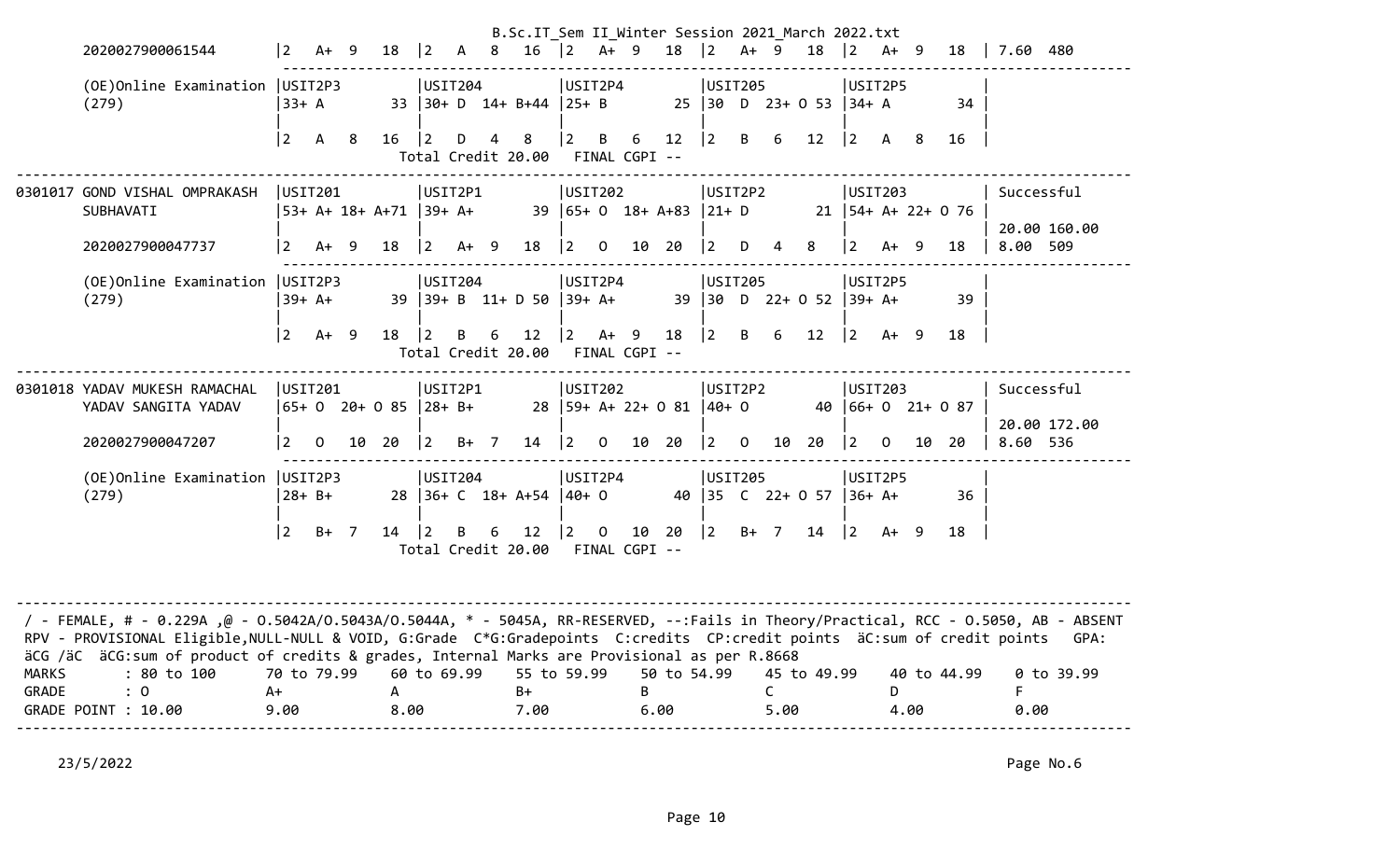|             | OFFICE REGISTER OF THE B.Sc. I.T. (with credits) - Distance Education - CBCS Pattern (No Branch) - F.Y. B.Sc. I.T.<br>CBCS - Semester II HELD IN Winter Session 2021                      |                                                                                  |   |             |                          |         |        | University of Mumbai, Institute of Distance and Open Learning, Mumbai |                                           |                                           |    |                                         |                                                          |                 |       |                         |                                                          |              |         |                                                                                                          |                               |                                                                                       |
|-------------|-------------------------------------------------------------------------------------------------------------------------------------------------------------------------------------------|----------------------------------------------------------------------------------|---|-------------|--------------------------|---------|--------|-----------------------------------------------------------------------|-------------------------------------------|-------------------------------------------|----|-----------------------------------------|----------------------------------------------------------|-----------------|-------|-------------------------|----------------------------------------------------------|--------------|---------|----------------------------------------------------------------------------------------------------------|-------------------------------|---------------------------------------------------------------------------------------|
|             | USIT201-Object Oriented Programming: ThEA 75/30 ThIA 25/10<br>100/0                                                                                                                       |                                                                                  |   |             |                          |         |        |                                                                       |                                           |                                           |    |                                         |                                                          |                 |       |                         |                                                          |              |         |                                                                                                          |                               | USIT2P1-Object Oriented Programming Practical: PrEA 50/20 50/0                        |
|             | USIT202-Microprocessor Architecture: ThEA 75/30 ThIA 25/10<br>100/0                                                                                                                       |                                                                                  |   |             |                          |         |        |                                                                       |                                           |                                           |    |                                         |                                                          |                 |       |                         |                                                          |              |         |                                                                                                          |                               | USIT2P2-Microprocessor Architecture Practical: PrEA 50/20 50/0                        |
|             | USIT203-Web Programming: ThEA 75/30 ThIA 25/10 100/0<br>USIT204-Numerical and Statistical Methods: ThEA 75/30 ThIA<br>25/10 100/0<br>USIT205-Green Computing: ThEA 75/30 ThIA 25/10 100/0 |                                                                                  |   |             |                          |         |        |                                                                       |                                           | 0.50/0                                    |    |                                         |                                                          |                 |       |                         |                                                          |              |         | USIT2P3-Web Programming Practical: PrEA 50/20 50/0<br>USIT2P5-Green Computing Practical: PrEA 50/20 50/0 |                               | USIT2P4-Numerical and Statistical Methods Practical: PrEA 50/2                        |
| SEAT<br>NO. | NAME OF THE CANDIDATE<br>PRN.                                                                                                                                                             | PAPER 1                                                                          |   | Totall      |                          | PAPER 2 |        | Total                                                                 |                                           | PAPER <sub>3</sub>                        |    | Totall                                  |                                                          | PAPER 4         |       | Total                   |                                                          | PAPER 5      |         |                                                                                                          | <b>RESULT</b><br>Total CR C*G | CR GR GP C*G  CR GR GP C*G  CR GR GP C*G  CR GR GP C*G  CR GR GP C*G   SGPI GRD TOTAL |
|             | <b>CENTRE</b><br>COLLEGE                                                                                                                                                                  | PAPER 6<br> CR GR GP C*G  CR GR GP C*G  CR GR GP C*G  CR GR GP C*G  CR GR GP C*G |   | Totall      |                          | PAPER 7 |        | Total                                                                 |                                           | PAPER 8                                   |    | Total                                   |                                                          | PAPER 9         |       | Total                   |                                                          | PAPER 10     |         | Totall                                                                                                   |                               |                                                                                       |
|             | 0301019 THALKAR ATUL SHRIRANG<br>ROHINI                                                                                                                                                   | USIT201<br>$\begin{bmatrix} 63+ & 0 & 23+ & 0 & 86 & 25 & B \end{bmatrix}$       |   |             | USIT2P1                  |         |        |                                                                       | USIT202                                   |                                           |    | 25   72+ 0 19+ A+91                     | $ 35+ A+$                                                | USIT2P2         |       |                         | USIT203                                                  |              |         | $35 \mid 65 + 0$ 24+ 0 89                                                                                | Successful                    | 20.00 164.00                                                                          |
|             | 2020027900045746<br>(OE) Online Examination   USIT2P3<br>(279)                                                                                                                            | $\vert 2 \vert$<br>$\mathbf 0$<br>$34+ A$<br>$ 2\rangle$<br>$\overline{A}$       | 8 | 10 20<br>16 | $ 2\rangle$<br>USIT204   | B<br>B  | 6<br>6 | 12<br>$34$  41+ B 12+ C 53  28+ B+<br>12<br>Total Credit 20.00        | $ 2\rangle$<br>USIT2P4<br>$\vert 2 \vert$ | $\overline{0}$<br>$B+ 7$<br>FINAL CGPI -- |    | 10 20<br>14                             | $\vert 2 \vert$<br>$\begin{vmatrix} 2 & 0 \end{vmatrix}$ | A+ 9<br>USIT205 | 10 20 | 18<br>28 63+ 0 22+ 0 85 | $\vert 2 \vert$<br>USIT2P5<br>$26 + B$<br>$\overline{2}$ | . O<br>B     | 10<br>6 | -20<br>26<br>12                                                                                          | 8.20 552                      |                                                                                       |
|             | 0301020 / KHAN MEHRUNNISHA<br>AZAM SHAHIN<br>2020027900044952                                                                                                                             | USIT201<br>$ 60+ 0 16+ A 76  25 B$<br><u>2</u><br>A+                             | q | 18          | USIT2P1<br>$\frac{1}{2}$ | B       | 6      | 12                                                                    | USIT202<br>$\mathbf{2}$                   | $\Omega$                                  | 10 | $25 \mid 63 + 0 \mid 19 + A + 82$<br>20 | $ 24 \tC$<br>$\overline{2}$                              | USIT2P2<br>C    | 5     | 10                      | $\mathbf{2}$                                             | USIT203<br>0 |         | $24$   57+ A+ 23+ 0 80<br>10 20                                                                          | Successful<br>7.00 467        | 20.00 140.00                                                                          |
|             | (OE) Online Examination   USIT2P3                                                                                                                                                         |                                                                                  |   |             | USIT204                  |         |        |                                                                       | USIT2P4                                   |                                           |    |                                         |                                                          | USIT205         |       |                         | USIT2P5                                                  |              |         |                                                                                                          |                               |                                                                                       |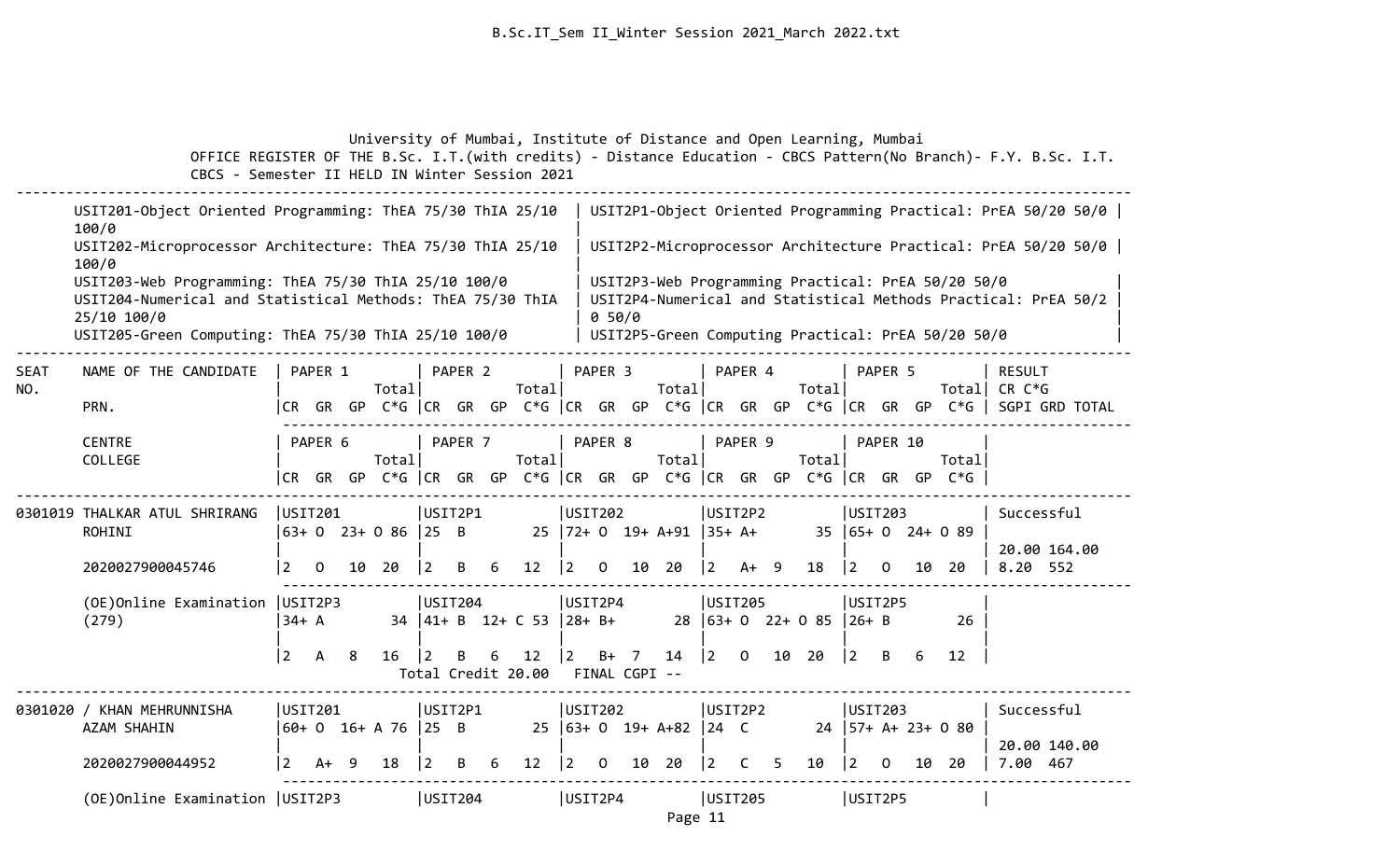|              |                                                                                                                                    |        |                          |       |              |                |        |                |                          |             |                |                              |                 |                                           |        |      | B.Sc.IT_Sem II_Winter Session 2021_March 2022.txt |                 |         |      |                        |              |  |
|--------------|------------------------------------------------------------------------------------------------------------------------------------|--------|--------------------------|-------|--------------|----------------|--------|----------------|--------------------------|-------------|----------------|------------------------------|-----------------|-------------------------------------------|--------|------|---------------------------------------------------|-----------------|---------|------|------------------------|--------------|--|
|              | (279)                                                                                                                              | $27$ B |                          |       | 27           |                |        |                | $ 32+ D$ 14+ B+46 28 B+  |             |                |                              |                 |                                           |        |      | $28$ 30+ D 22+ 0 52 27 B                          |                 |         |      | 27                     |              |  |
|              |                                                                                                                                    |        |                          |       |              |                |        |                |                          |             |                |                              |                 |                                           |        |      |                                                   |                 |         |      |                        |              |  |
|              |                                                                                                                                    | 2      | B                        | - 6   | 12           |                | - C    | 5.             | 10<br>Total Credit 20.00 |             |                | $ 2 \t B+7$<br>FINAL CGPI -- | 14              | $\begin{vmatrix} 2 & B & 6 \end{vmatrix}$ |        |      | 12                                                | $ 2\rangle$     | B       |      | 12                     |              |  |
|              |                                                                                                                                    |        |                          |       |              |                |        |                |                          |             |                |                              |                 |                                           |        |      |                                                   |                 |         |      |                        |              |  |
|              | 0301021 SALEMA MOHAMMED RIYAZ                                                                                                      |        | USIT201                  |       |              | USIT2P1        |        |                |                          |             | USIT202        |                              |                 | USIT2P2                                   |        |      |                                                   |                 | USIT203 |      |                        | Successful   |  |
|              | AFIRA                                                                                                                              |        | $ 65+ 0 21+ 0 86  28 B+$ |       |              |                |        |                |                          |             |                | $28$   57+ A+ 22+ 0 79       |                 | $ 27 \text{ B}$                           |        |      |                                                   |                 |         |      | $27$   54+ A+ 23+ 0 77 |              |  |
|              |                                                                                                                                    |        |                          |       |              |                |        |                |                          |             |                |                              |                 |                                           |        |      |                                                   |                 |         |      |                        | 20.00 144.00 |  |
|              | 2020027900049083                                                                                                                   | 2      | $\mathbf{0}$             | 10 20 |              | $\vert$ 2      | $B+ 7$ |                | 14                       | 2           |                | A+ 9                         | 18              | 2                                         | B      | -6   | 12                                                | $ 2\rangle$     | $A+ 9$  |      | 18                     | 7.20 495     |  |
|              | (OE)Online Examination                                                                                                             |        | USIT2P3                  |       |              | USIT204        |        |                |                          | USIT2P4     |                |                              |                 | USIT205                                   |        |      |                                                   |                 | USIT2P5 |      |                        |              |  |
|              | (279)                                                                                                                              | 24 C   |                          |       |              |                |        |                | 24 30+ D 15+ A 45 26 B   |             |                |                              |                 |                                           |        |      | $26$   57+ A+ 21+ 0 78                            | $ 25 \tB$       |         |      | 25                     |              |  |
|              |                                                                                                                                    |        |                          |       |              |                |        |                |                          |             |                |                              |                 |                                           |        |      |                                                   |                 |         |      |                        |              |  |
|              |                                                                                                                                    | 2      |                          | 5     | 10           | $\overline{2}$ | C.     | 5 <sup>5</sup> | 10                       | $ 2\rangle$ | $\overline{B}$ | 6                            | 12 <sub>1</sub> | $ 2\rangle$                               | $A+ 9$ |      | 18                                                | $\vert 2 \vert$ | B       |      | 12                     |              |  |
|              |                                                                                                                                    |        |                          |       |              |                |        |                | Total Credit 20.00       |             |                | FINAL CGPI --                |                 |                                           |        |      |                                                   |                 |         |      |                        |              |  |
|              |                                                                                                                                    |        |                          |       |              |                |        |                |                          |             |                |                              |                 |                                           |        |      |                                                   |                 |         |      |                        |              |  |
|              |                                                                                                                                    |        |                          |       |              |                |        |                |                          |             |                |                              |                 |                                           |        |      |                                                   |                 |         |      |                        |              |  |
|              | / FEMALE, # - 0.229A ,@ - 0.5042A/0.5043A/0.5044A, * - 5045A, RR-RESERVED, --:Fails in Theory/Practical, RCC - 0.5050, AB - ABSENT |        |                          |       |              |                |        |                |                          |             |                |                              |                 |                                           |        |      |                                                   |                 |         |      |                        |              |  |
|              | RPV - PROVISIONAL Eligible, NULL-NULL & VOID, G:Grade C*G:Gradepoints C:credits CP:credit points äC:sum of credit points           |        |                          |       |              |                |        |                |                          |             |                |                              |                 |                                           |        |      |                                                   |                 |         |      |                        | GPA:         |  |
|              | äCG /äC äCG:sum of product of credits & grades, Internal Marks are Provisional as per R.8668                                       |        |                          |       |              |                |        |                |                          |             |                |                              |                 |                                           |        |      |                                                   |                 |         |      |                        |              |  |
| <b>MARKS</b> | : 80 to 100                                                                                                                        |        | 70 to 79.99              |       |              | 60 to 69.99    |        |                | 55 to 59.99              |             |                |                              | 50 to 54.99     |                                           |        |      | 45 to 49.99                                       |                 |         |      | 40 to 44.99            | 0 to 39.99   |  |
| GRADE        | : 0<br>A+                                                                                                                          |        |                          |       | $\mathsf{A}$ |                |        |                | $B+$                     |             |                | B.                           |                 |                                           |        |      |                                                   |                 | D.      |      |                        |              |  |
|              | GRADE POINT : 10.00                                                                                                                | 9.00   |                          |       | 8.00         |                |        |                | 7.00                     |             |                | 6.00                         |                 |                                           |        | 5.00 |                                                   |                 |         | 4.00 |                        | 0.00         |  |
|              |                                                                                                                                    |        |                          |       |              |                |        |                |                          |             |                |                              |                 |                                           |        |      |                                                   |                 |         |      |                        |              |  |

23/5/2022 Page No.7

University of Mumbai, Institute of Distance and Open Learning, Mumbai

| USIT201-Object Oriented Programming: ThEA 75/30 ThIA 25/10<br>100/0 | USIT2P1-Object Oriented Programming Practical: PrEA 50/20 50/0 |  |
|---------------------------------------------------------------------|----------------------------------------------------------------|--|
| USIT202-Microprocessor Architecture: ThEA 75/30 ThIA 25/10<br>100/0 | USIT2P2-Microprocessor Architecture Practical: PrEA 50/20 50/0 |  |
| USIT203-Web Programming: ThEA 75/30 ThIA 25/10 100/0                | USIT2P3-Web Programming Practical: PrEA 50/20 50/0             |  |
|                                                                     | Diaga 12                                                       |  |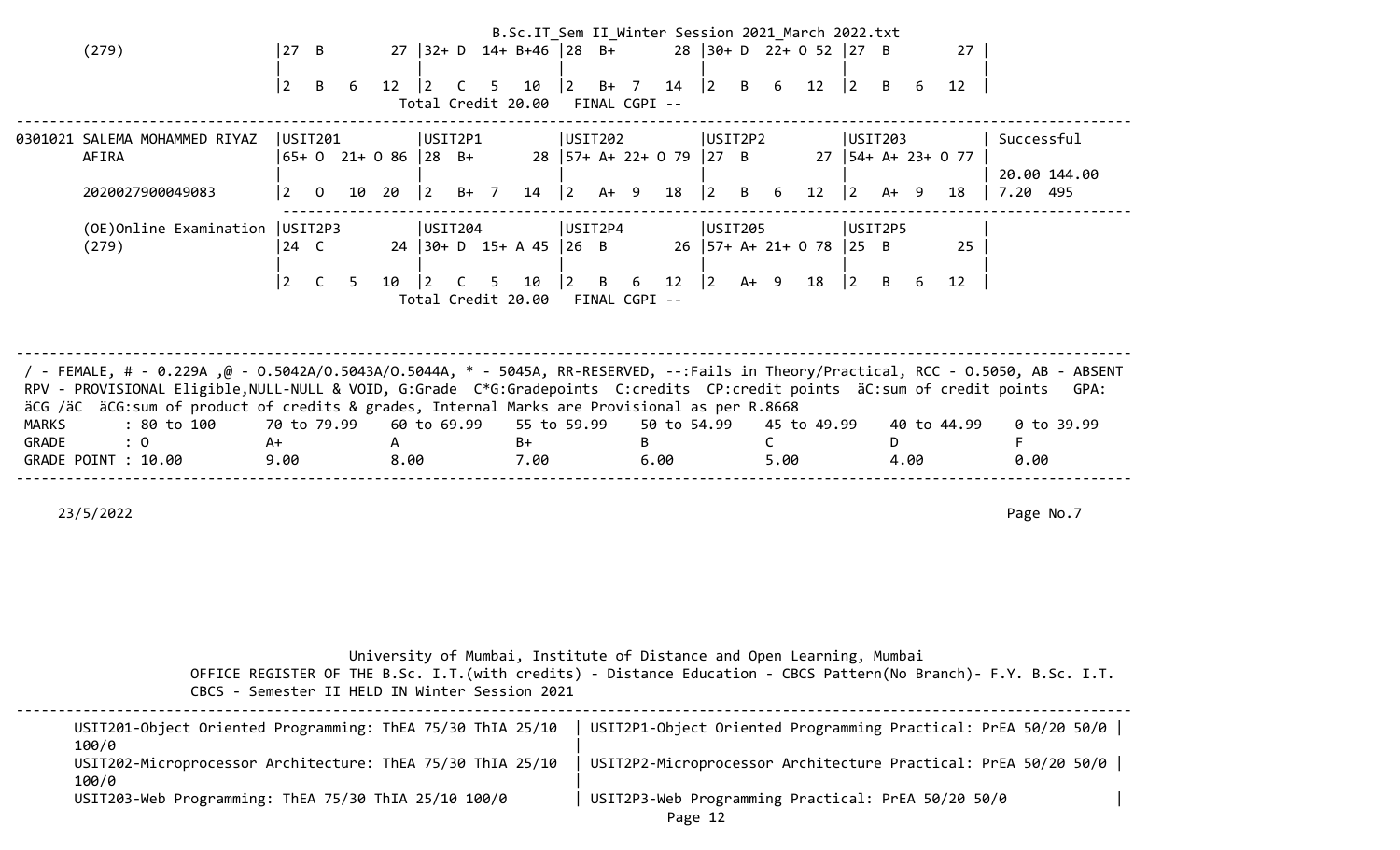|             | USIT204-Numerical and Statistical Methods: ThEA 75/30 ThIA<br>25/10 100/0<br>USIT205-Green Computing: ThEA 75/30 ThIA 25/10 100/0 |                        |                       |   |                              |                        |         |        |                                                     |                   | 0.50/0                   | B.Sc.IT_Sem II_Winter Session 2021_March 2022.txt |             |                                                       |                                      |                                       |                                                  |    | USIT2P5-Green Computing Practical: PrEA 50/20 50/0                             | USIT2P4-Numerical and Statistical Methods Practical: PrEA 50/2                                                            |
|-------------|-----------------------------------------------------------------------------------------------------------------------------------|------------------------|-----------------------|---|------------------------------|------------------------|---------|--------|-----------------------------------------------------|-------------------|--------------------------|---------------------------------------------------|-------------|-------------------------------------------------------|--------------------------------------|---------------------------------------|--------------------------------------------------|----|--------------------------------------------------------------------------------|---------------------------------------------------------------------------------------------------------------------------|
| SEAT<br>NO. | NAME OF THE CANDIDATE<br>PRN.                                                                                                     |                        | PAPER 1               |   | Total                        |                        | PAPER 2 |        | Total                                               |                   | PAPER 3                  | Total                                             |             | PAPER 4                                               | Total                                |                                       | PAPER 5                                          |    |                                                                                | <b>RESULT</b><br>Total CR $C*G$<br> CR GR GP C*G  CR GR GP C*G  CR GR GP C*G  CR GR GP C*G  CR GR GP C*G   SGPI GRD TOTAL |
|             | <b>CENTRE</b><br>COLLEGE                                                                                                          |                        | PAPER 6               |   | Total                        |                        | PAPER 7 |        | Totall                                              |                   | PAPER 8                  | Total                                             |             | PAPER 9                                               | Total                                |                                       | PAPER 10                                         |    | Total<br> CR GR GP C*G  CR GR GP C*G  CR GR GP C*G  CR GR GP C*G  CR GR GP C*G |                                                                                                                           |
|             | 0301022 DABHOLKAR GANESH<br>RAVINDRA VAISHALI<br>2020027900018807                                                                 | <u> 2</u>              | USTI201<br>A+ 9       |   | 57+ A+ 22+ 0 79  27 B<br>18  | USIT2P1<br>$ 2\rangle$ |         | B 6    | $12 \mid 2 \text{ A+ } 9 \text{ } 18$               |                   | USIT202                  | 27   54+ A+ 19+ A+73   34+ A                      |             | USIT2P2<br>$\begin{vmatrix} 2 & A & 8 \end{vmatrix}$  | 16 2 0                               |                                       | USIT203                                          |    | 34 59+ A+ 21+ 0 80<br>10 20                                                    | Successful<br>20.00 142.00<br>7.10 478                                                                                    |
|             | (OE) Online Examination   USIT2P3<br>(279)                                                                                        | $ 23+ C $<br>$\vert$ 2 | C <sub>5</sub>        |   | 10                           | USIT204<br>$\vert$ 2   | $B+$ 7  |        | 23 42+ B+ 15+ A 57 24 C<br>14<br>Total Credit 20.00 | $\vert 2 \vert$ C | USIT2P4<br>FINAL CGPI -- | 5 10                                              | $ 2\rangle$ | USIT205<br>B 6                                        | 24 32+ D 22+ 0 54 27+ B<br>12        |                                       | USIT2P5<br>$\begin{vmatrix} 2 & B \end{vmatrix}$ | 6  | 27<br>12                                                                       |                                                                                                                           |
|             | 0301023 MIRANI ANKUSH DEEPAK<br><b>VARSHA</b><br>2020027900074371                                                                 |                        | USIT201<br> 2 0 10 20 |   | $ 65+0 \t17+ A \t82  31 \tA$ | USIT2P1<br>$ 2\rangle$ | A 8     |        | $16 \quad  2 \quad A+ \quad 9 \quad 18$             |                   | USIT202                  | 31   56+ A+ 20+ 0 76   35+ A+                     |             | USIT2P2<br>$\begin{vmatrix} 2 & A+ & 9 \end{vmatrix}$ | 18                                   | $\begin{vmatrix} 2 & 0 \end{vmatrix}$ | USTI203                                          |    | $35 \mid 63 + 0$ 23+ 0 86<br>10 20                                             | Successful<br>20.00 156.00<br>7.80 501                                                                                    |
|             | (OE) Online Examination   USIT2P3<br>(279)                                                                                        | 23+ C<br>$\vert$ 2     | $\mathsf{C}$          | 5 | $10 \mid 2$                  | USIT204                |         | $B+ 7$ | 23 42+ B+ 16+ A 58 29 B+<br>Total Credit 20.00      |                   | USIT2P4<br>FINAL CGPI -- |                                                   |             | USIT205                                               | $29$ 33+ D 19+ A+52                  | $29 \quad B+$                         | USIT2P5<br>$ 2 \t B+7 $                          |    | 29<br>14                                                                       |                                                                                                                           |
|             | 0301024 BANSODE PRAYAG ANKUSH<br>SAVITA<br>2020027900006145                                                                       | $\vert 2 \vert$        | USIT201<br>A          | 8 | 42+ B+ 24+ 0 66  32+ A<br>16 | USIT2P1<br>$ 2\rangle$ | A       | 8      | 16                                                  |                   | USIT202<br>$ 2 \tA+ 9$   | $32$   56+ A+ 22+ 0 78   37+ A+<br>18             |             | USIT2P2<br>$ 2 \tA+ 9$                                | 18                                   | $\overline{2}$                        | USIT203<br>0                                     | 10 | $37   65 + 0 23 + 0 88$<br>20                                                  | Successful<br>20.00 162.00<br>8.10 513                                                                                    |
|             | (OE) Online Examination   USIT2P3<br>(279)                                                                                        | 32+ A<br>$\vert$ 2     | $\mathsf{A}$          | 8 | 16                           | USIT204<br>$\vert$ 2   | D       |        | $32$   $30+$ D $13+$ B 43   29 B+<br>8              | $\vert$ 2         | USIT2P4<br>$B+ 7$        | 14                                                | $ 2\rangle$ | USIT205<br>$A+ 9$                                     | $29$   50+ A 20+ 0 70   38+ A+<br>18 | $ 2\rangle$                           | USIT2P5<br>$A+ 9$                                |    | 38<br>18                                                                       |                                                                                                                           |

Page 13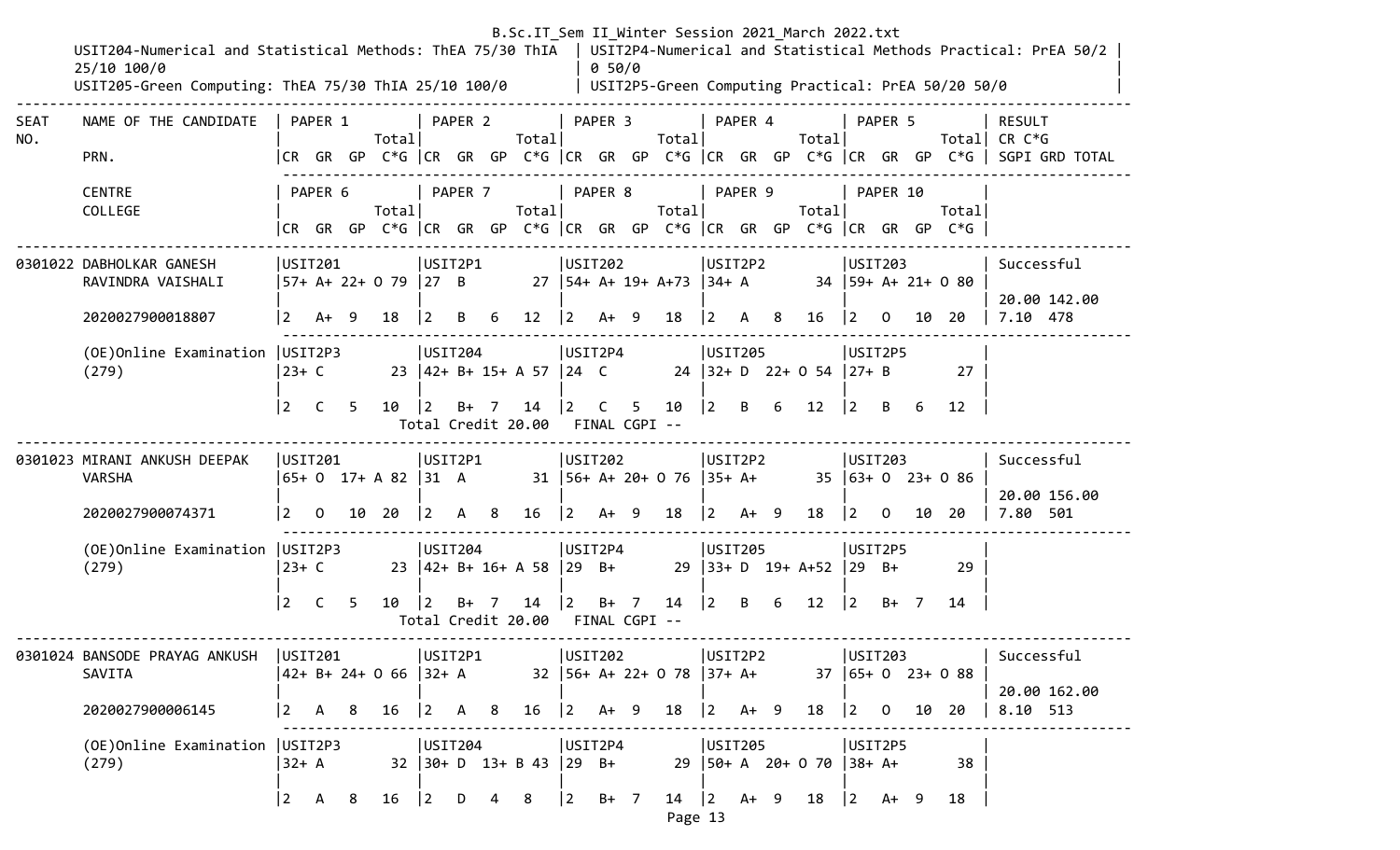## B.Sc.IT\_Sem II\_Winter Session 2021\_March 2022.txt Total Credit 20.00 FINAL CGPI --

| / FEMALE, # - 0.229A ,@ - 0.5042A/0.5043A/0.5044A, * - 5045A, RR-RESERVED, --:Fails in Theory/Practical, RCC - 0.5050, AB - ABSENT<br>RPV - PROVISIONAL Eligible, NULL-NULL & VOID, G:Grade C*G:Gradepoints C:credits CP:credit points äC:sum of credit points |      |      |      |      |      |             | GPA:       |
|----------------------------------------------------------------------------------------------------------------------------------------------------------------------------------------------------------------------------------------------------------------|------|------|------|------|------|-------------|------------|
| äCG /äC äCG:sum of product of credits & grades, Internal Marks are Provisional as per R.8668                                                                                                                                                                   |      |      |      |      |      |             |            |
| : 80 to 100    70 to 79.99   60 to 69.99   55 to 59.99   50 to 54.99   45 to 49.99<br>MARKS                                                                                                                                                                    |      |      |      |      |      | 40 to 44.99 | 0 to 39.99 |
| GRADE<br>$\therefore$ 0                                                                                                                                                                                                                                        | A+   |      | B+   |      |      |             |            |
| GRADE POINT : 10.00                                                                                                                                                                                                                                            | 9.00 | 8.00 | 7.00 | 6.00 | 5.00 | 4.00        | 0.00       |
|                                                                                                                                                                                                                                                                |      |      |      |      |      |             |            |

23/5/2022 Page No.8

| University of Mumbai, Institute of Distance and Open Learning, Mumbai |
|-----------------------------------------------------------------------|
|-----------------------------------------------------------------------|

|             | USIT201-Object Oriented Programming: ThEA 75/30 ThIA 25/10<br>100/0                                                                                                                       |                |                                                                                 |         |       |         |        |       |                                                                                                          |        |          |                       | USIT2P1-Object Oriented Programming Practical: PrEA 50/20 50/0                                            |  |
|-------------|-------------------------------------------------------------------------------------------------------------------------------------------------------------------------------------------|----------------|---------------------------------------------------------------------------------|---------|-------|---------|--------|-------|----------------------------------------------------------------------------------------------------------|--------|----------|-----------------------|-----------------------------------------------------------------------------------------------------------|--|
|             | USIT202-Microprocessor Architecture: ThEA 75/30 ThIA 25/10<br>100/0                                                                                                                       |                |                                                                                 |         |       |         |        |       |                                                                                                          |        |          |                       | USIT2P2-Microprocessor Architecture Practical: PrEA 50/20 50/0                                            |  |
|             | USIT203-Web Programming: ThEA 75/30 ThIA 25/10 100/0<br>USIT204-Numerical and Statistical Methods: ThEA 75/30 ThIA<br>25/10 100/0<br>USIT205-Green Computing: ThEA 75/30 ThIA 25/10 100/0 |                |                                                                                 |         |       |         | 0.50/0 |       | USIT2P3-Web Programming Practical: PrEA 50/20 50/0<br>USIT2P5-Green Computing Practical: PrEA 50/20 50/0 |        |          |                       | USIT2P4-Numerical and Statistical Methods Practical: PrEA 50/2                                            |  |
| SEAT<br>NO. | NAME OF THE CANDIDATE<br>PRN.                                                                                                                                                             | PAPER 1<br>CR  | Total                                                                           | PAPER 2 | Total | PAPER 3 |        | Total | PAPER 4                                                                                                  | Totall | PAPER 5  | Totall                | <b>RESULT</b><br>CR C*G<br>GR GP C*G CR GR GP C*G CR GR GP C*G CR GR GP C*G CR GR GP C*G S SGPI GRD TOTAL |  |
|             | <b>CENTRE</b><br>COLLEGE                                                                                                                                                                  | PAPER 6<br>CR. | Total <br>GR GP C*G CR GR GP C*G CR GR GP C*G CR GR GP C*G CR GR GP C*G $\vert$ | PAPER 7 | Total | PAPER 8 |        | Total | PAPER 9                                                                                                  | Totall | PAPER 10 | Totall                |                                                                                                           |  |
|             | 0301025 KHAN SALMAN AMIN SUFIYA USIT201                                                                                                                                                   |                | USIT2P1<br> 62+ 0 23+ 0 85  49+ 0                                               |         |       | USIT202 |        |       | USIT2P2<br>49   59+ A+ 19+ A+78   41+ 0                                                                  |        | USIT203  | 41 $ 53+ A+ 22+ 0 75$ | Successful                                                                                                |  |